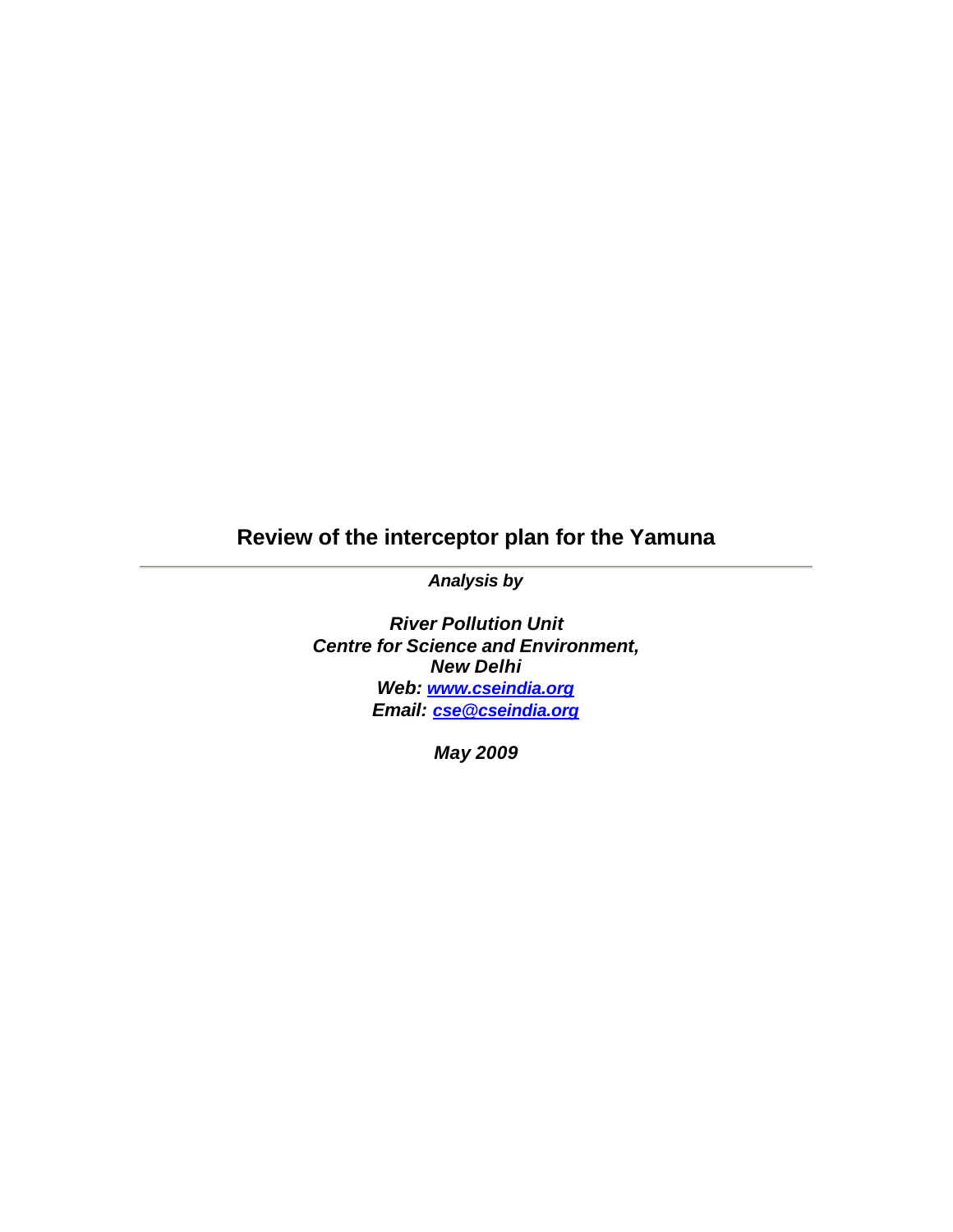| <b>Contents</b> |  |
|-----------------|--|
|                 |  |
|                 |  |
|                 |  |
|                 |  |
|                 |  |
|                 |  |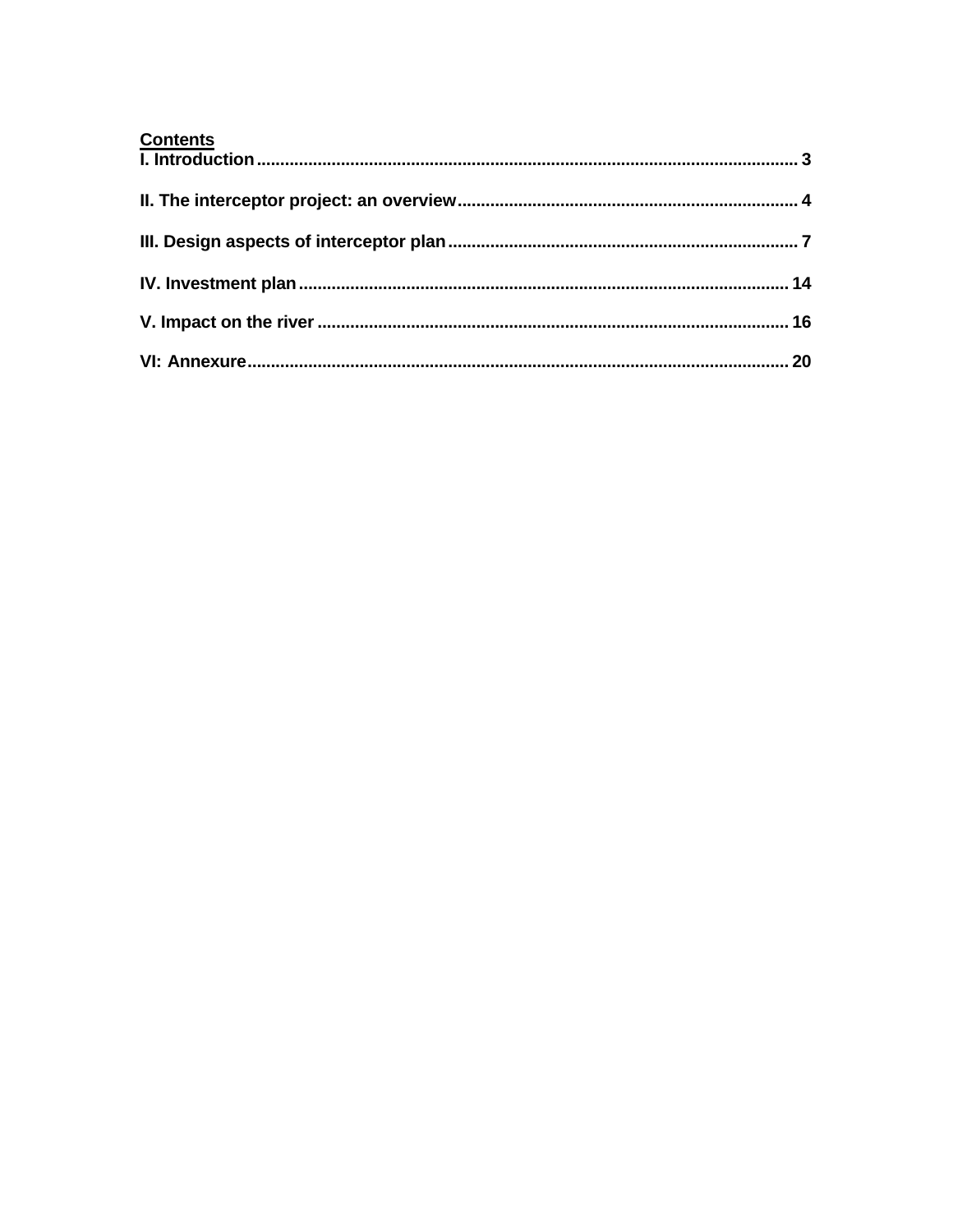## **I. Introduction**

The interceptor project is projected by the Delhi Jal Board (DJB) as a panacea to the pollution problems of the river Yamuna. An analysis of the detailed project report on this project shows that the project, as it is designed, will not result in a clean river. It will be more money down the drain.

It was in response to the criticism over the failure of the efforts to clean the Yamuna including the Union ministry of environment and forest (MoEF) sponsored Yamuna Action Plan (YAP) that the DJB came up with the idea of interceptor sewers. So far Delhi government has spent over Rs 1,500 crore just to connect 50 per cent of Delhi's population to its sewerage network. Delhi has the largest sewerage infrastructure— 6,000 kilometres (km) sewers and 2330 million litres per day (mld) sewage treatment capacity. CSE in its report *Sewage Canal: How to clean the Yamuna* pointed out that a paradigm shift is needed in our approach to clean the river. An approach moving away from the standard hardware—sewer and STP—approach. It called for a plan understanding the linkages between water, sewage and pollution and most importantly the need for authentic data. (**See presentation on Yamuna**)

The interceptor sewer project is yet another hardware project which if implemented will be costlier than all the projects executed till date for cleaning the 22-kilometer (km) stretch of the river. The plan is to tap minor drains discharging sewage into three of Delhi's largest drains at the cost of Rs 2454 crore. Laying of interceptor sewers is just one part of the whole project. There are other components including augmentation of existing capacity of STPs at mouth of Delhi gate and Sen Nursing Home drains, rehabilitation of two major trunk sewers to intercept 13 drains out falling into the Yamuna and most importantly construction of new sewage treatment plants (STPs) after achieving full utilization of existing ones. These are parallel and mandatory efforts required to make interceptors work.

DJB in all its communications to the Supreme Court and the media has maintained that the project cost is Rs 2454 crore which includes expenditure to operate and maintain the interceptors for ten years. What is hidden from public is the fact that the total investment (at current rates) required for the interceptor sewerage project as a package will be anywhere about Rs 5,600 crore. This works out to almost Rs 250 crore per kilometer of the river flowing in the city.

But the larger question is will it ultimately clean the river. CSE's analysis shows that the river cannot be restored to class C bathing quality water as ordered by the Supreme Court (in 2001) and as agreed by the DJB. What is surprising is the fact that the detailed project report is silent on the quality of the river after the implementation of the project. What it says as justification of the project is, "The objectives of the project is to provide a commercially, technically viable and feasible solution on a priority basis that can be provided within a short span of time which is effective abatement of pollution in the river Yamuna and improving water quality making it best fit for the designated use." A closer look at the detailed project report (DPR) published by the DJB reveals many lacunae. The most glaring ones are:

1. The entire design is based on the wastewater generation from official water supply at the rate of 225 litres per capita per day (lpcd). It overlooks huge amounts of waste generated from the groundwater extraction in the city. In other words the volumes of wastewater to be intercepted are under estimated. This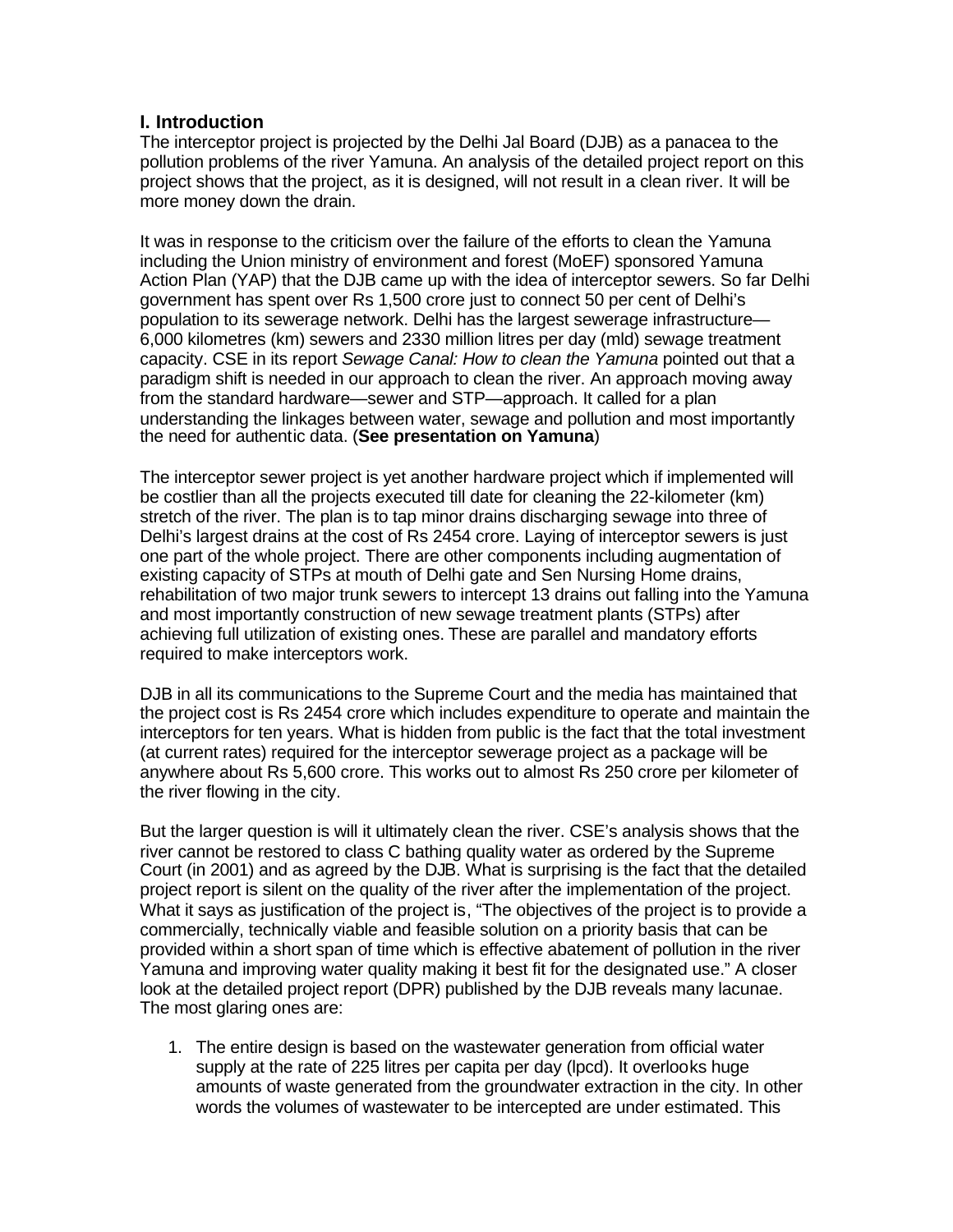had been the one of the causes for the failure of the past efforts to clean the Yamuna.

- 2. The project is based on several very critical assumptions—failure to satisfy or meet these assumptions would lead to the failure of the project. The DPR states: "Parallel efforts are required by the DJB to complete the ongoing and planned sewerage infrastructure projects. These are then expected to reduce the amount of dry weather flows into the sub drains; eliminate the dry weather flow discharges in the sub drains where no interceptions have been provided; and capacity augmentations and performance improvements of the various STPs to ensure that intercepted flows are adequately treated before being allowed to discharge back into the drains."
- 3. Last but not the least, the project will not restore the river to class C—bathing quality (Biochemical oxygen demand (BOD)-3mg/l) waters as ordered by the Supreme Court of India. The project promises to reduce the BOD discharged by Najafgarh and Shahdara drains to about 12 mg/l that too under the condition that if and only if all planned interceptions take place. No projections for coliform counts are available. The report is also silent on the water quality parameters in the river Yamuna after the implementation of the project.
- 4. No plan for synchronization with the current activities is also presented.

Detailed analysis is presented below:

## **II. The interceptor project: an overview**

According to the DJB, the interceptor sewer project is an integrated approach towards zero sewage flows in the drains and the river. There are four major components. The first and the most important being the laying of interceptor sewers to tap the minor drains carrying sewage into three of the major drains—Najafgarh, Supplementary and Shahdara. This will be implemented during 2009-2012.

According to the DJB, these drains constitute 70 per cent of the sewage discharged into the river Yamuna. There are 22 drains out falling into the Yamuna from Delhi. The other components of the massive interceptor scheme include augmentation of existing capacity of STPs at mouth of Delhi gate and Sen Nursing Home, intercepting 13 small drains into the Bela road and ring road trunk sewer after rehabilitation and the construction of sewerage treatment plants (STPs) after utilisation of existing ones. Detailed project reports on the first component, the interceptor sewers, has been prepared by the consultants appointed by the DJB. Though the DPR states that the failure to implement the components 2-4 will lead to the failure of the whole project, the entire focus of the DPR is on interceptors.<sup>1</sup>

According to this report sixty kilometers (km) sewers will be laid parallel to these three drains to tap about 135 minor drains. Overall there are 188 drains falling into the three major drains. Interceptors will tap sewage from 597 sq. km. (i.e. 40 % of NCT Delhi). Intercepted sewage will then be diverted into the existing sewage treatment plants (STPs). Target horizon period is 2036. The interceptor sewer will then function as additional trunk sewers and will start taking flows existing sewer network as they reach capacities over the design horizon years. This is stated to be a 2 in 1 concept.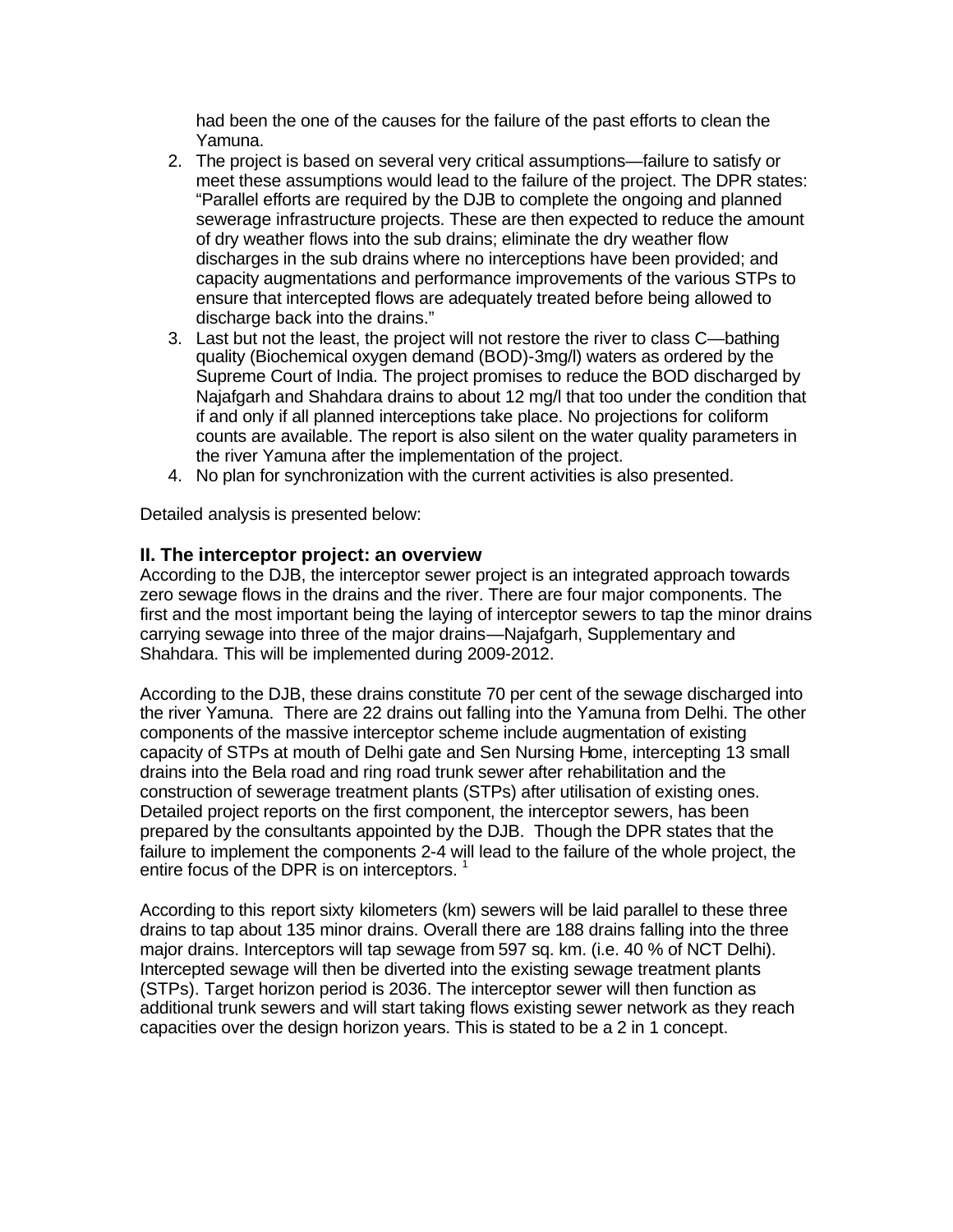





The project was first proposed by the DJB in 2006 for laying 150 km sewers to tap minor drains. This was later revised (in 2007) to 115 km sewers. The matter was presented before the Supreme Court (SC) of India and on March 21, 2007 the SC in the case and "quiet flows the *mailee* Yamuna" [WP[C] 725/1994] constituted an expert committee, which comprised experts from Central Water Commission, Ministry of Urban Development, Central Pollution Control Board, Central Ground Water Board and the Indian Institute of Technology Delhi and Roorkee to assess the techno-economic feasibility of the interceptor sewers in comparison with a plan to set up STPs at the mouth of the drains out falling into the Yamuna. The CEO of the DJB was the member convener of the committee. The committee in its report suggested that the DJB to estimate the volumes (including the predicted flows by 2030) after accounting for the refurbishment and repairs of existing sewers and sewering the unconnected areas. It also cautioned that to restore the river, the STPs needed an upgradation from the current quality standards. [see Box: Recommendations of the expert committee]

To detail out the concept with technical inputs the DJB awarded a project management services contract to the Engineers India Limited (EIL)—a public sector undertaking and signed the contract on January 28, 2008. EIL will be paid 9 per cent of the total project cost as consultancy fee. A consultant CH2M HILL (India) was roped in by the EIL to assist in field investigation works and preparation of a techno-economic feasibility study, preparation of design reports. A detailed feasibility report was submitted in September 2008. In the name of stakeholder consultation DJB and EIL preferred to hold discussions with only government officials and engineers from different line departments and land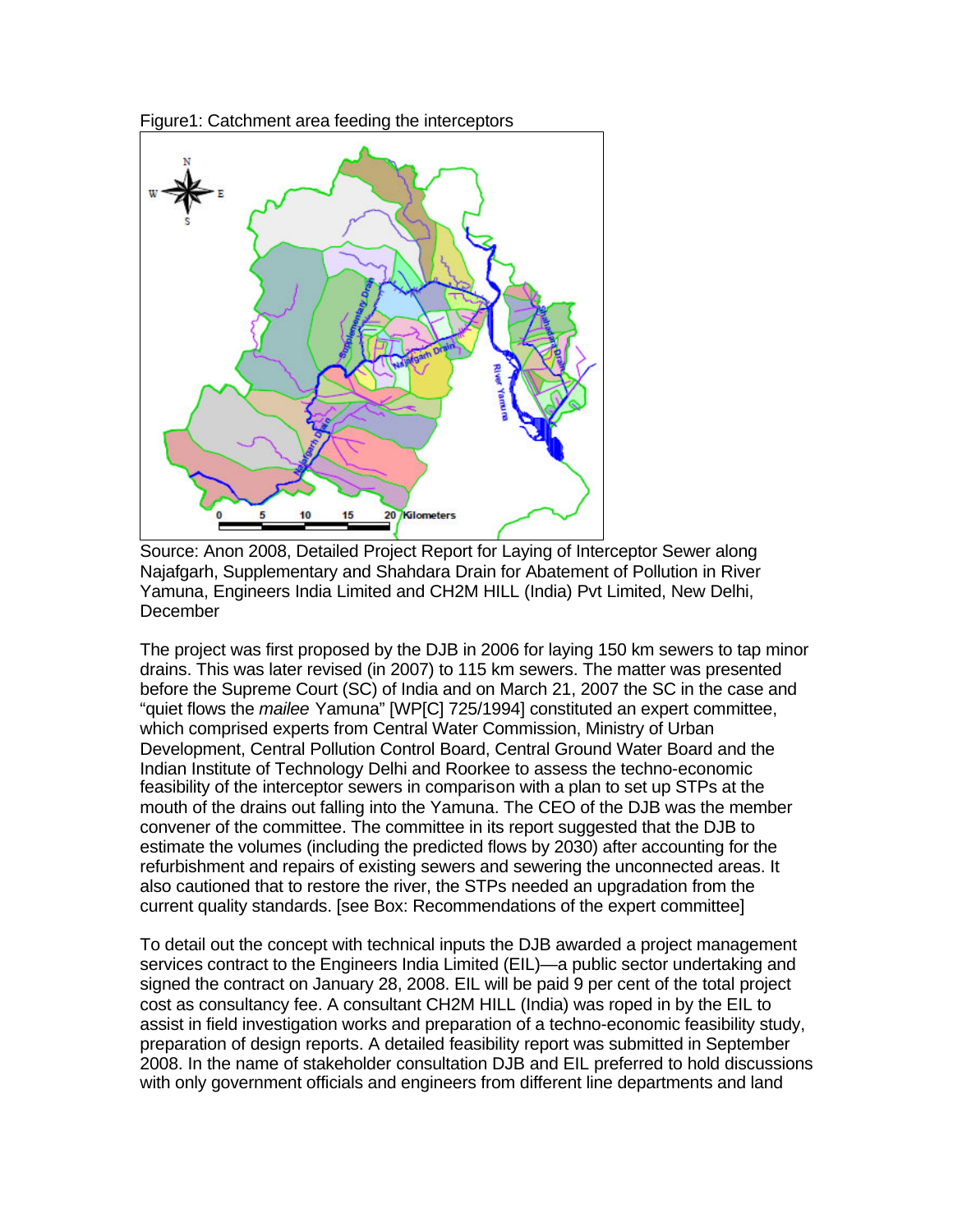owning agencies. Public at large, civil society groups and independent experts were not consulted.

#### **Key recommendations of the expert committee:**

The expert committee on DJB's New Scheme of Interceptor Sewers was set up to evaluate the socio-techno economic feasibility of the interceptor sewers vis-à-vis a plan top setup STPs at the mouth of the drains out falling into the river. It is important to note that the committee was not to look into the aspect whether there was an alternate approach to clean the Yamuna. The committee comprising technocrats and bureaucrats vouched for a hardware plan—sewers and STPs.

Given a clear-cut task, the committee constituted by the SC met four times to finalised their report in April 25, 2009. The committee, whose member convener was the CEO of the DJB, found the interceptor option technically and environmentally desirable option. It said that the second option would require Rs 4,600 crore and also it would treat and retreat the waste from various drains.

The committee while supporting the interceptor sounded cautious. In its concluding remarks the report states, "while it is a step in the right direction in contributing to abatement of pollution in river Yamuna, the concept of effective implementation would need further engineering inputs like the correct measurement of flow in drains after rehabilitation of sewers, correct assessment of size of sewers and quality of flow. It also said DJB had to satisfy itself with these inputs before proceeding with the project. Highlights of the recommendations are given below:

1. The ideal solution is to have proper sewerage system for all colonies whether authorized or unauthorized, because it is the right of every citizen to appropriate drinking water, sewerage and sanitation services.

2. Non functional sewerage system should be set right.

3. The existing STPs should be upgraded from their current treated effluent standards of BOD 20 mg/l and 30 mg/l suspended solids. The overall objective shall be to achieve the desirable level of coliform count, BOD, Suspended Solids as well as dissolved oxygen. But suggested this upgradation after achieving existing standards

- 5. Additional possibilities of reuse of treated water by locating potential users could be explored
- 6. The interceptor shall carry only sewage and no storm water

DJB has conveniently used the report to push the interceptor sewers and many of the other recommendations mentioned above including the quality of treated STPs and reuse of treated water has been over looked.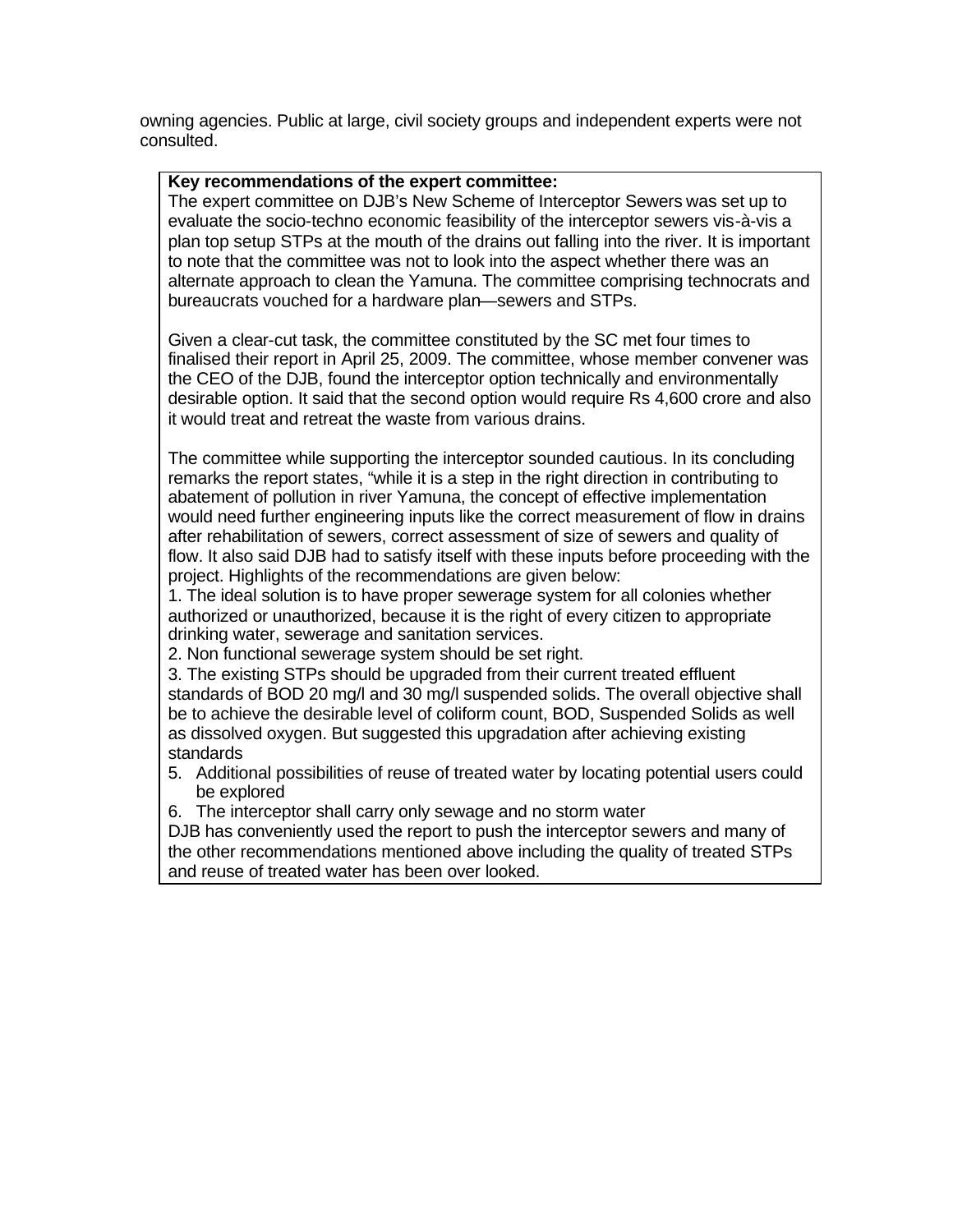## **III. Design aspects of interceptor plan:**

The design is based on inaccurate data and unrealistic assumptions. As a result, the investments may not result in a clean river. A detailed assessment is given below:

**i. Design philosophy:** The entire design is based on several assumptions. This will have its implications on the success of the interceptor project.

- **Assumption I:** 'Existing works or plans by DJB in the catchment areas of the sub-drains which will reduce or completely eliminate dry weather flows in the sub-drains' as a basis for the projection of dry weather flows and subsequent design of the system. These include rehabilitation of trunk sewers and / or laying of new sewerage systems in existing unsewered areas. Existing sewers reaching its design capacities within the project horizon years will discharge into the interceptor sewers
- **Assumption 2:** STP outfalls, irrigation canal outfalls, effluents from Common Effluent Treatment Plants will not be intercepted and that STP and CETP effluents are within the effluent discharge standards.
- **Assumption 3:** Wastewater generation is calculated based on an official water supply of 225 lpcd. The drain flows have been calculated based on the ongoing or planned trunk sewer rehabilitation works undertaken within the sub-drain catchment area in the short term;

In reality many of these are difficult to achieve.

## *ii. Wastewater data*

- Despite the recommendations of the committee on interceptor to get correct measurements of flow, it seems that the DJB and EIL has based all its calculations on the official water supply at the rate of 225 lpcd. This was the same approach adopted by the DJB in its earlier attempts to clean the Yamuna. And most importantly, these unrealistic and under estimated sewage volumes have attributed to the failure of Yamuna clean up efforts. According to the estimates of CSE, in Delhi about 60 per cent of the domestic water use is from groundwater, for which no estimates are available.
- As a result, the volume of sewage calculated for the year 2008 was less than the actual observed flows monitored by the CPCB during 2007. For instance, in the Najafgarh and Supplementary basin the flow data estimated by EIL is 1,100 million litres per day (mld) less than the annual average flows observed by CPCB during 2007. It is also important to note that the differential increases during the peak flows. (See table: Under estimated sewage flows).
- The scenario in Shahdara is no different—here the EIL flow data is about 40 mld lower than the Central Pollution Control Board's (CPCB) 2007 estimates. However, in 2008, the average annual flow in Shahdara was 975 mld. Therefore a gap of 460 mld!
- It is also interesting to note that the predictions for 2036, almost matches with the 2007 observations of the CPCB. Given this, it is obvious that the interceptor will not be able to cater to sewage flows in future.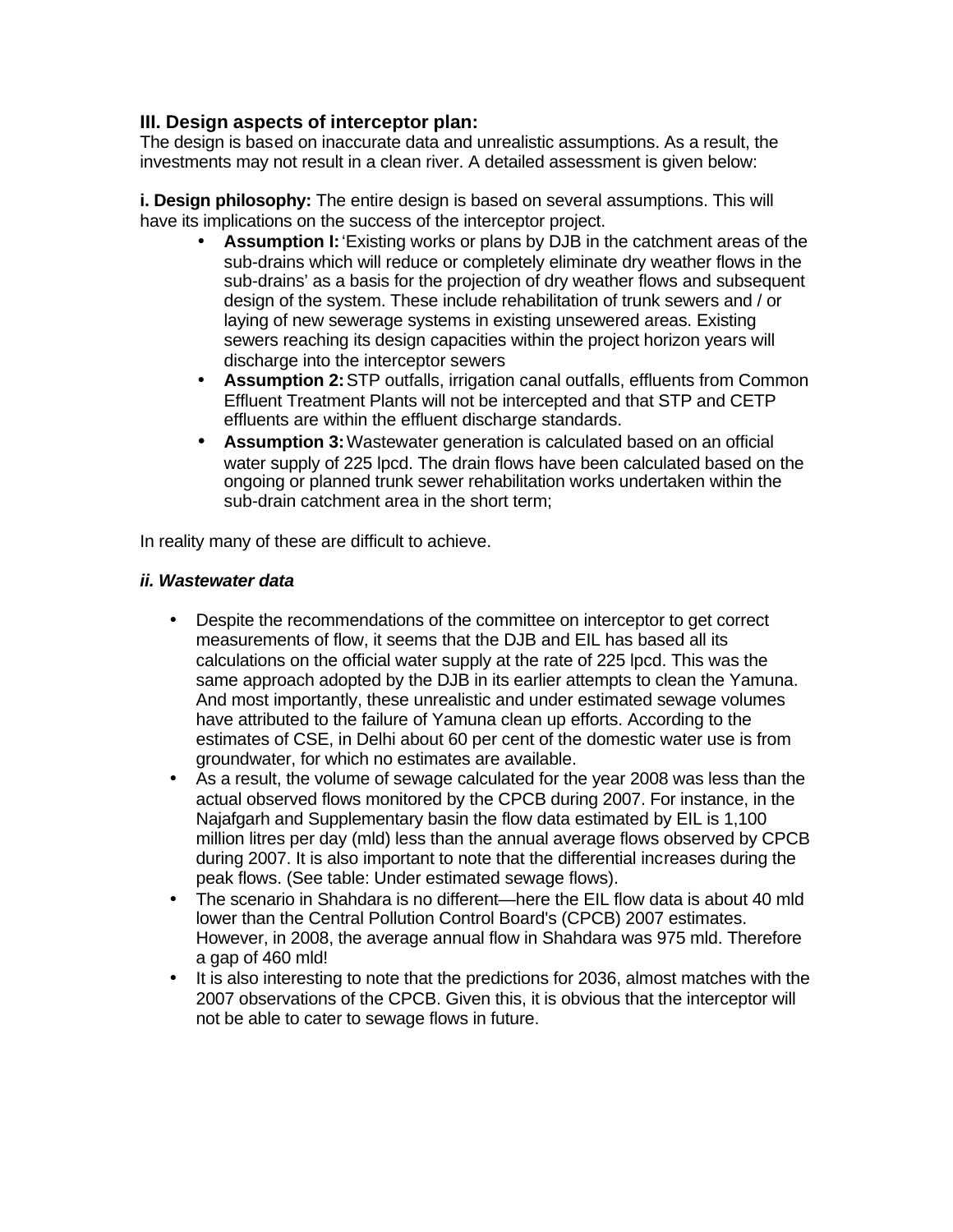Table: Mismatch in flow estimates

|               | Predicted flows |      |                                  |
|---------------|-----------------|------|----------------------------------|
|               |                 | EIL  |                                  |
|               | EIL 2008        | 2036 | <b>CPCB 2007</b>                 |
| Najafgarh +   |                 |      |                                  |
| supplementary | 963             | 2042 | 2110 (2007 data)                 |
| Shahdara      | 513             | 788  | 555 (2007 data); 975 (2008 data) |

Note: all values in mld; EIL estimates based on 225 lpcd;

• *Najafgarh & Supplementary drain:* According to CPCB monitoring data for the year 2007, the annual average flow in Najafgarh and Supplementary drains at their outfalls into the Yamuna, was 2110 mld. The modeling by EIL estimated the total flow in the basin to be about 1600 mld. A gap of 500 mld! [Maximum recorded flow in the first half of 2008 was 3400 mld during August 2008]

It is also important to note that the Najafgarh drain receives wastewater from Haryana and freshwater flow from the western Yamuna Canal to the tune of 610 mld. To be on a conservative side, if we deduct this flow (as it is not to be tapped by interceptors as per EIL's design) the effective flow in 2007 works out to 1500 mld. In other words EIL's flow predictions for 2036 almost matched with the actual observed in 2007! That too based on an assumption that Haryana would stop its discharge into the Najafgarh. If it doesn't then the interceptor will not be able to tackle the load.

There is yet another catch: Even out of the estimated 1600 mld, according to EIL plan little less than 60 per cent would be tapped (950 mld) to the interceptor sewers. (See Graph 1: flow in excess of interceptor design in Najafgarhsupplementary basin)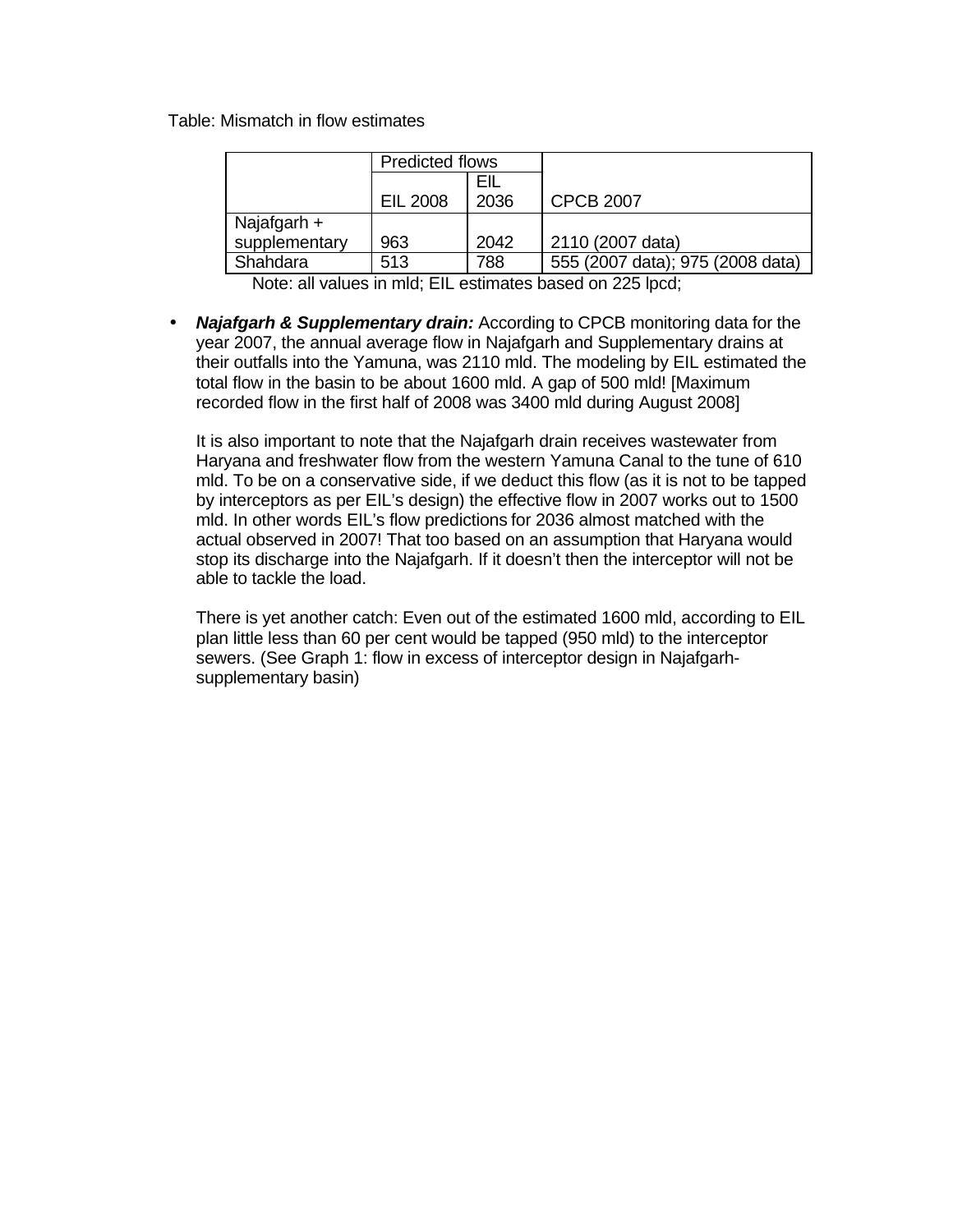

See Graph 1: flow in excess of interceptor design in Najafgarh-supplementary basin

Note: Effective flow is arrived at by deducting the freshwater flow from western Yamuna Canal (450 mld) and sewage discharge from Haryana (160 mld) from the volumes observed by CPCB during 2007.

Source:

- 1. Anon 2008, Detailed Project Report for Laying of Interceptor Sewer along Najafgarh, Supplementary and Shahdara Drain for Abatement of Pollution in River Yamuna, Engineers India Limited and CH2M HILL (India) Pvt Limited, New Delhi, December
- 2. Compiled from the water quality monitoring reports of the Yamuna and drains in Delhi, Central Pollution Control Board, 2007-2008, *mimeo*
- **Shahdara:** According to EIL report during 2008, the wastewater generation in the Yamuna Vihar and Shahdara command is to the tune of 513 mld. However according to the monitoring by the Central Pollution Control Board, during 2008 the average flow in the Shahdara drain was 975 mld. (see graph 2: actual Vs design flow in Shahdara drain). [During 2007 the average flow was 555 mld].
	- $\circ$  Of the total flow in the Shahdara drain there are flows from Uttar Pradesh is about 160 mld. If we deduct this then the waste generation in Shahdara region works out to about 813 mld.**<sup>2</sup>** Shahdara interceptor will tap only about 460 mld.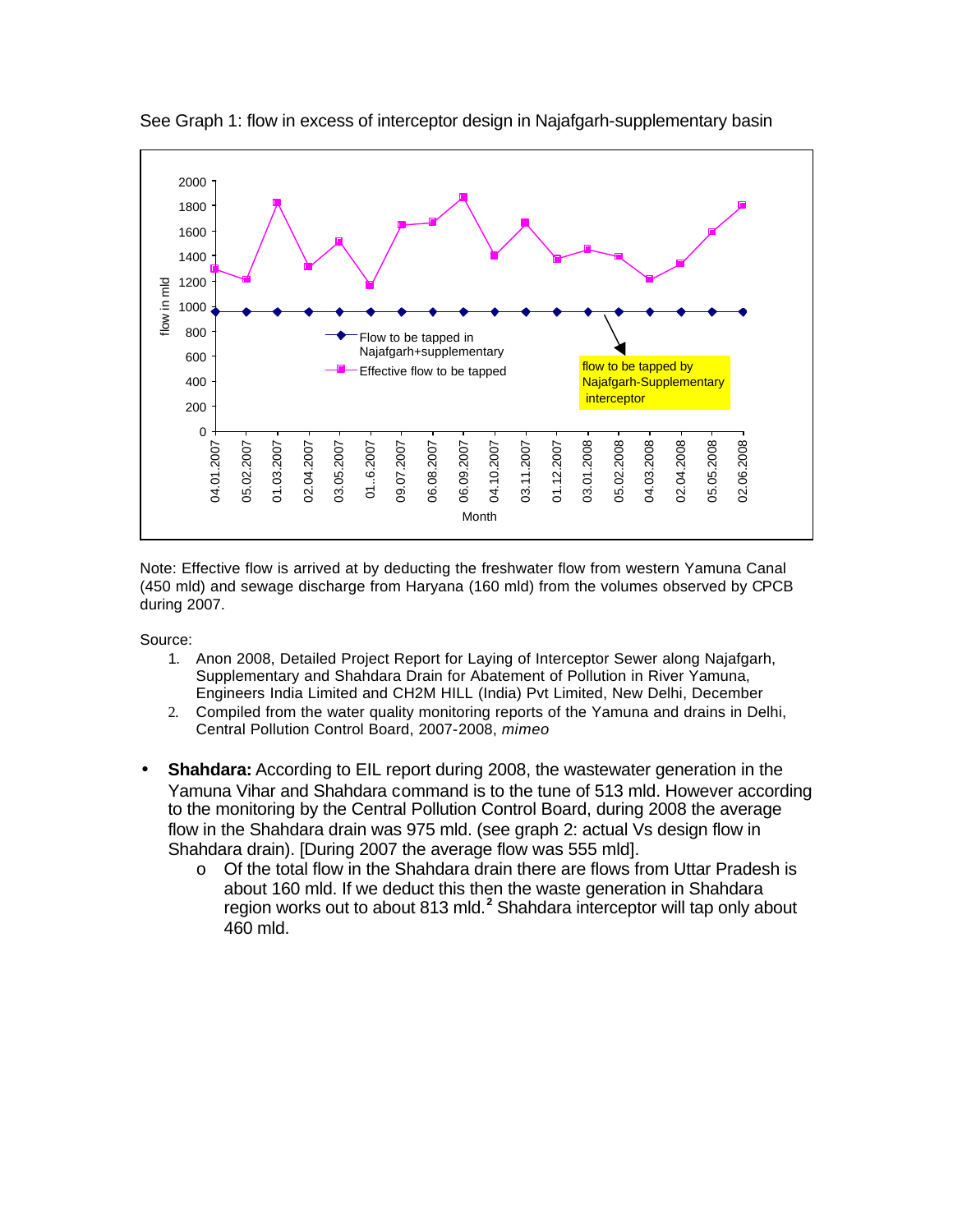

Graph 2: Actual Vs design flow in Shahdara drain

Note: Design flow is for a horizon year of 2036 Source: Central Pollution Control Board, 2008

*iii. Not all waste will be tapped: During rainy season, as per design, flows will be diverted into the drains. This is because the intercepting chambers will automatically shut down. During non rainy days, 66 per cent flow in drains will be tapped and diverted to STPs for treatment.*

- It is clear that not all waste will be tapped. According to the EIL design, the interceptors will tap only 65 per cent of the dry weather flow in the three drains. Of the rest 20 per cent will be tapped by trunk sewers and decentralized systems and there are no plans for the rest 15 per cent. (See Graph 3: Interceptor will tap only 66 per cent of the sewage flowing into Najafgarh)
- During monsoon the wet flows will be discharged into the drains. In its submission to the committee on interceptors DJB accepted that a "suitably designed interceptor will be constructed in the drains to tap sewage during non rainy days when there is only sewage/sullage in drains. Flow during wet days will be let in to the drains." This means that during rainy days the interceptor sewers will not tap sewage from the sub drains.
- The DPR's introductory chapter claims that 135 drains out of 188 will be tapped into the interceptors. However in reality only a little over 100 drains will be tapped. These sub drains contribute to about 66 per cent of the volume of flow as reported by the EIL. (see Table 1: Flows to be tapped by the interceptors)
- In Najafgarh where almost 50 per cent of the project investment will be made. only about 58per cent of the flow will be tapped into the interceptors. Rest (about 450 mld) the EIL says will be taken care of by trunk sewers and decentralized systems. There are no plans for about 10 drains with a flow of 230 mld.
- In Shahdara drain almost 86 percent of the flow will be tapped into interceptors. There are no plans for about 80 mld flow.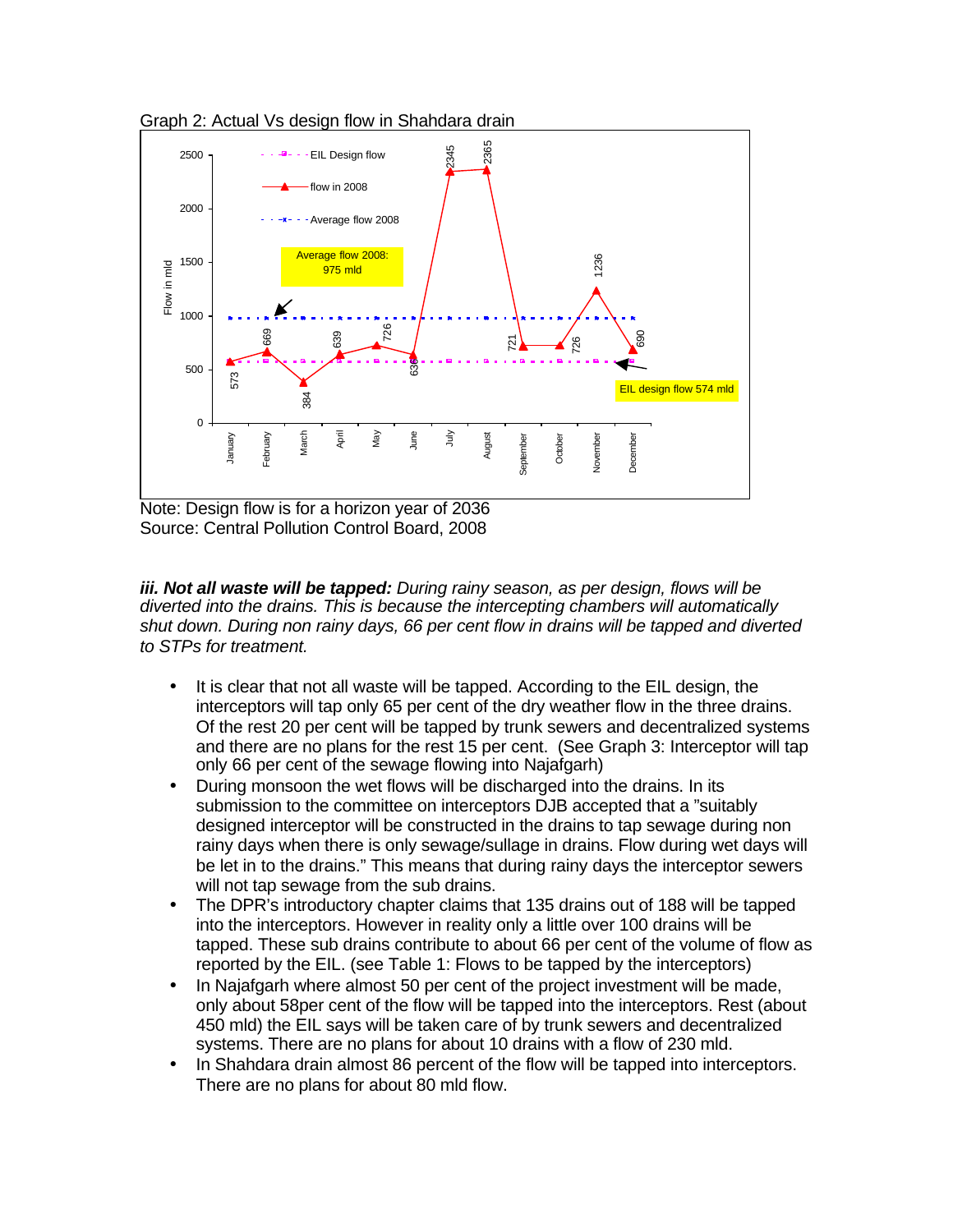

Graph 3: Interceptor will tap only 66 per cent of the sewage flowing into Najafgarh

Note: it is assumed by the EIL that the untapped flows (from common effluent plants (about 30-40 mld as per current utilisation) and others will be within discharge standards.

|  |  | Table 1: Flows to be tapped by the interceptors |
|--|--|-------------------------------------------------|
|--|--|-------------------------------------------------|

|                       | No of<br>drains | Total<br>volume<br>in Mld | Drain<br>s to<br>be<br>interc<br>epted<br>to IS | Volu<br>me to<br>be<br>interc<br>epted<br>to IS | Sub<br>drains to<br>be<br>intercept<br>ed to<br>trunk<br>sewers<br>and<br>decentral<br>ised<br>systems | Volume to<br>be<br>intercepted<br>to trunk<br>sewers to<br>STP and<br>decentralis<br>ed systems | Sub<br>drains<br>not<br>interce<br>pted | Volum<br>e not<br>interc<br>epted |
|-----------------------|-----------------|---------------------------|-------------------------------------------------|-------------------------------------------------|--------------------------------------------------------------------------------------------------------|-------------------------------------------------------------------------------------------------|-----------------------------------------|-----------------------------------|
| Najafga<br>rh         | 65              | 1101.2                    | 28                                              | 656                                             | 27                                                                                                     | 391.6                                                                                           | 10                                      | 53.6                              |
| Supple<br>mentar<br>۷ | 82              | 531.7                     | 45                                              | 296.4                                           | 1                                                                                                      | 52                                                                                              | 36                                      | 183.3                             |
| Shahda<br>ra          | 41              | 574.3                     | 34                                              | 496.2                                           | $\Omega$                                                                                               | $\Omega$                                                                                        | $\overline{7}$                          | 78.1                              |
| Total                 | 188             | 2207.2                    | 107                                             | 1448.<br>6                                      | 28                                                                                                     | 443.6                                                                                           | 53                                      | 315                               |

Source: Anon 2008, Detailed Project Report for Laying of Interceptor Sewer along Najafgarh, Supplementary and Shahdara Drain for Abatement of Pollution in River Yamuna, Engineers India Limited and CH2M HILL (India) Pvt Limited, New Delhi, December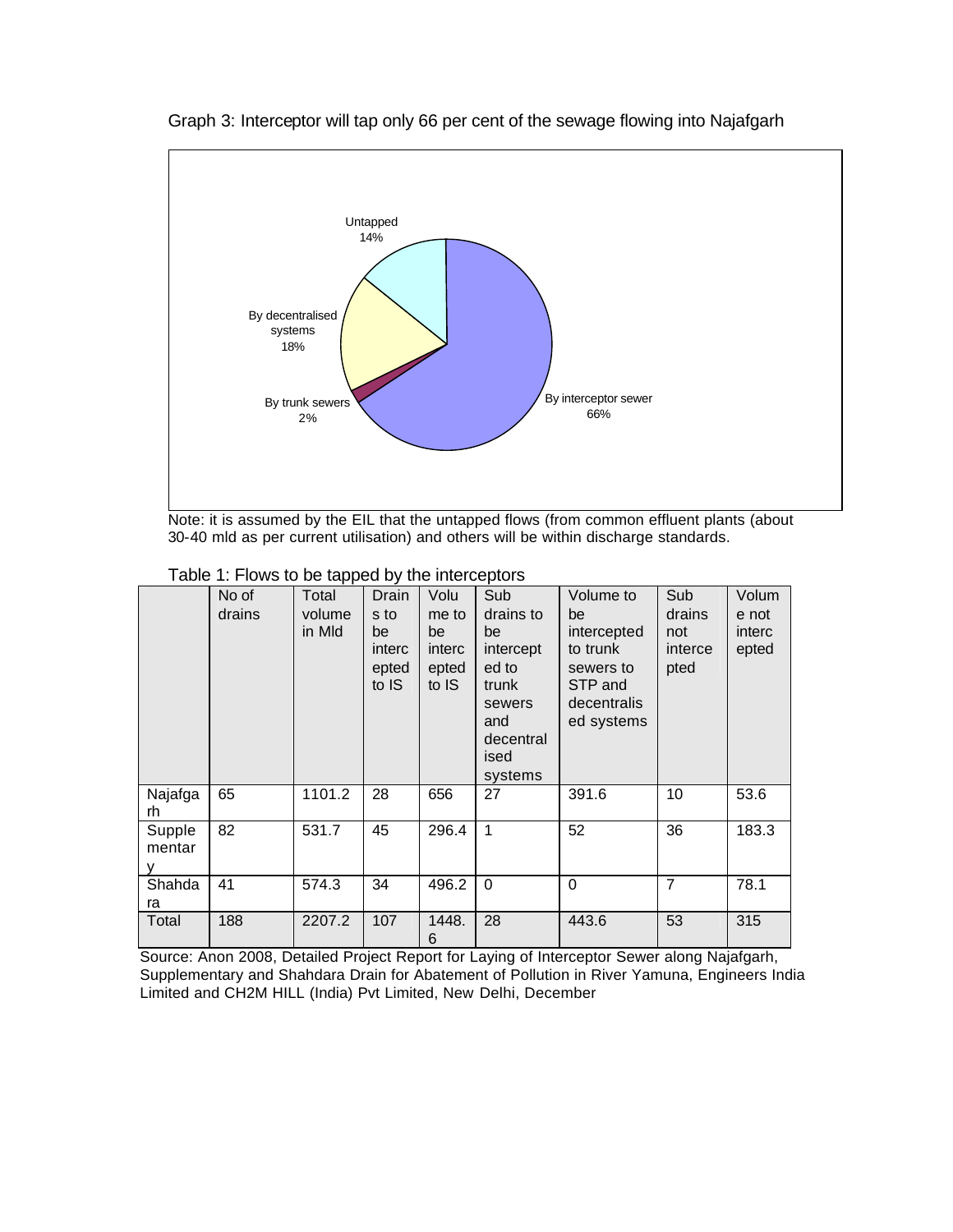## **iv. Sewage treatment Vs generation:**

According to EIL's assessment, overall in the three drains, a shortage of 1000 mld treatment capacity exists. As of now the treatment capacity available is to the tune of 1,500 mld. As per EIL among the various packages, only Rithala has an excess of 40 mld between sewage generation and treatment. EIL report also states by 2036, the treatment capacity would increase to 2,300 mld leaving a gap of 760 mld. (see table 2: sewage generation Vs treatment capacity in interceptor packages).

As pointed out earlier, these figures seem to be an under estimate. For instance the actual gap in Shahdara works out to about 520 mld as compared to 290 mld as reported by EIL.

|                         |                          | Existing | <b>GAP 2008</b> | <b>CapacityGAP</b> |          |
|-------------------------|--------------------------|----------|-----------------|--------------------|----------|
|                         | Package name             | capacity |                 | 2036               | 2036     |
|                         |                          | 2008     |                 |                    |          |
| $\overline{\mathbf{1}}$ | Dwaraka/Najafgarh 112.5  |          | $-77.4$         | 202.5              |          |
|                         |                          |          |                 |                    | 184.95   |
| $\overline{2}$          | Nilothi/Keshopur         | 504      | $-367.65$       | 594                |          |
|                         |                          |          |                 |                    | 202.95   |
| 3                       | <b>Coronation Pillar</b> | 180      | $-277.2$        | 180                | $-311.4$ |
|                         |                          |          |                 |                    |          |
| 4                       | Rohini/Rithala           | 427.5    | 41.85           | 787.5              | 150.75   |
| 5                       | Shahdara North           | 90       | $-244.8$        | 202.5              | $-82.35$ |
|                         |                          |          |                 |                    |          |
| 6                       | Shahdara South           | 202.5    | $-126$          | 405                |          |
|                         |                          |          |                 |                    | 137.25   |
|                         | Total                    | 1516.5   | $-1051$         | 2371.5             | $-768$   |

Table 2: sewage generation Vs treatment capacity in interceptor packages

Note: all values in mld; - indicates the shortage in treatment capacity Source: Anon 2008, Detailed Project Report for Laying of Interceptor Sewer along Najafgarh, Supplementary and Shahdara Drain for Abatement of Pollution in River Yamuna, Engineers India Limited and CH2M HILL (India) Pvt Limited, New Delhi, December

The gaps are even higher when we look at the city as a whole. According to the monitoring by CPCB, 65 per cent of the wastewater generated is disposed off untreated into the river Yamuna. Delhi today has a STP capacity of 2,330 mld of which only 1500 mld is utilised. According to DJB, another 450 mld STP capacity was to be augmented by 2009. There is very little progress made on this front. (see box: status of sewage treatment in Delhi)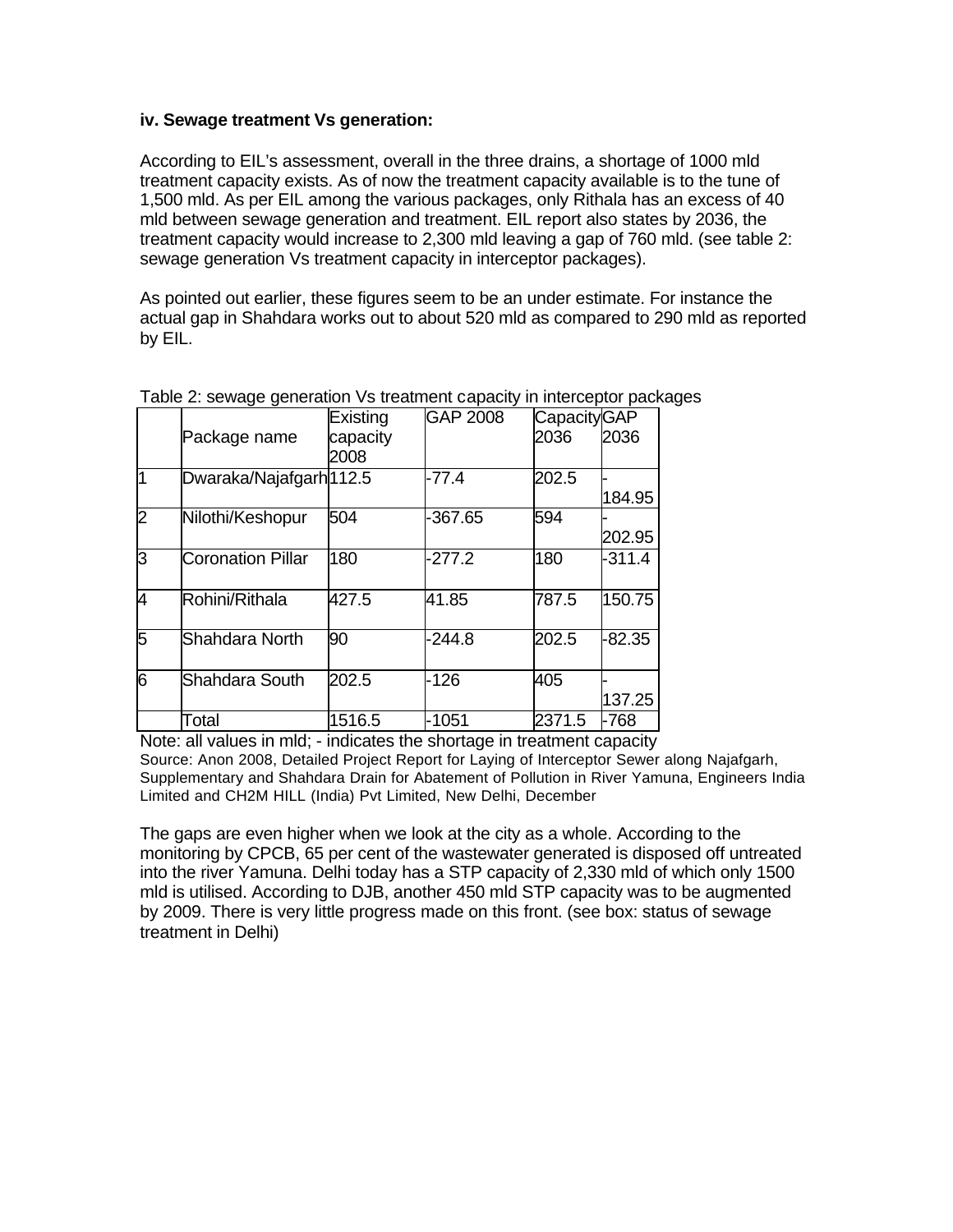#### **Status of sewage treatment in Delhi:**

According to the monitoring by the CPCB, during 2007 the wastewater discharge from Delhi was to the tune of 4,300 mld. This is almost 600 mld higher than the sewage volumes observed during 2005-2006. Today, the gap between treatment capacity and waste generation is over 1900 mld. If we account for the under utilisation of installed capacity, the amount of untreated wastewater discharged into the Yamuna is to the tune of 2,800 mld.

The growth in sewage treatment capacity has not kept pace with the increase in population and waste. It is true that population growth in Delhi is phenomenal. So is the increase in the amount of waste that the city generates. Statistics reveal that treatment capacity increased 7-fold (from 300 mld in 1960 to 2,330 mld in 2008) in the last 40 years as compared to twelve fold growth in wastewater generation. (See Graph: Gap in wastewater generation and treatment in Delhi).



Graph: Gap in wastewater generation and treatment in Delhi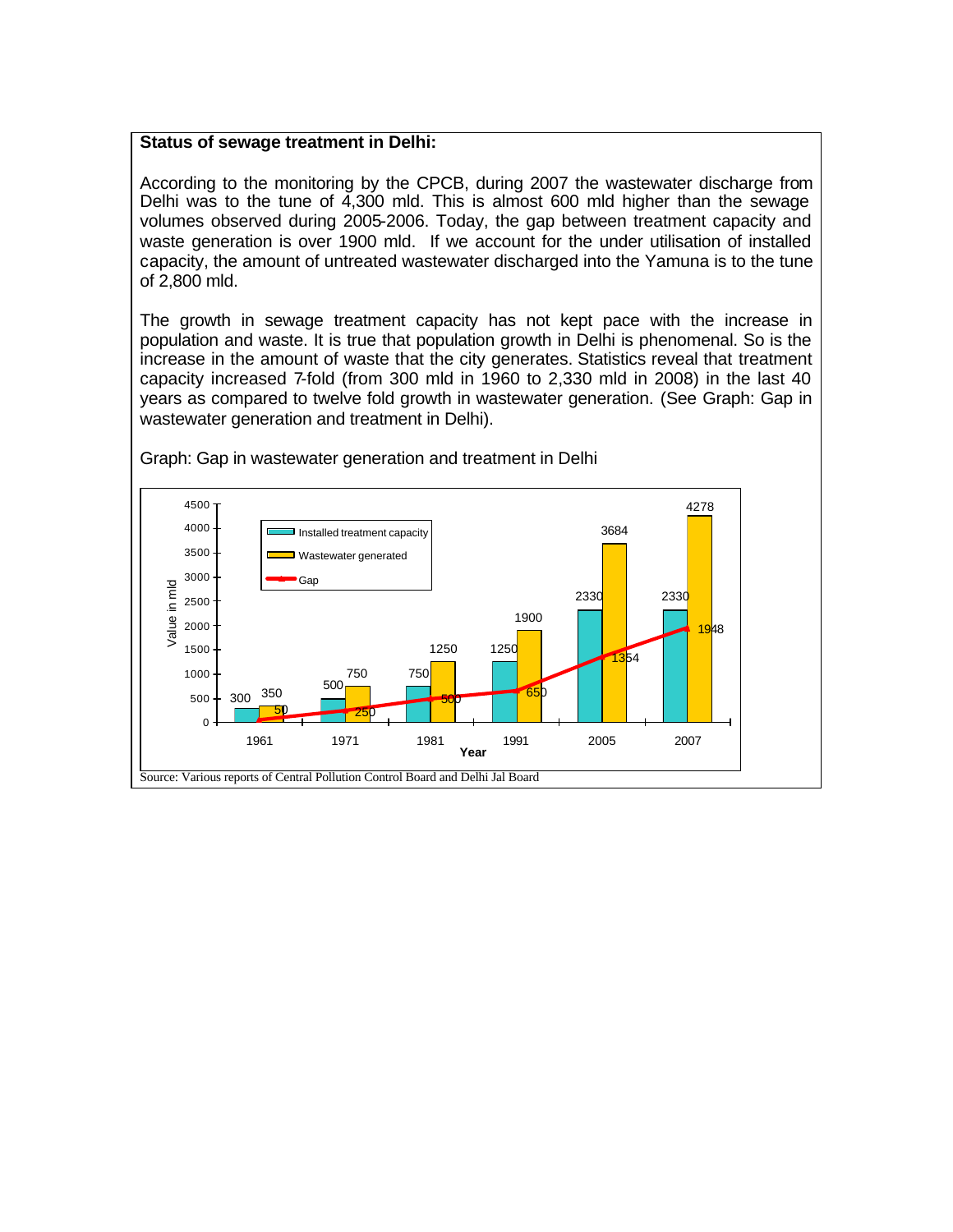## **IV. Investment plan**

 $\overline{a}$ 

According to the DPR prepared by the EIL, total cost of the interceptor sewer project is Rs 2,454.8 crore. Of this Rs 1,842 will be the capital cost and about Rs 638 crore for a ten-year operation and maintenance cost. About Rs 127 crore is allocated under the head general and preliminary expenses. The Delhi government is pinning its hopes on the Jawaharlal Nehru National Urban Renewal Mission (JNNURM) of the ministry of urban development to raise 35 per cent funds. This is excluding the costs of other components like ongoing sewer rehabilitation

The whole project is divided into 6 packages catering to the catchments of existing STPs—Dwaraka & Najafgarh, Nilothi & Keshopur, Rohini & Rithala, Coronation Pillar [Najafgarh & Supplementary basin], Shahdara north (Yamuna Vihar) and Shahdara south (Kondli) [Shahdara basin]. Of the total investment including the operation and maintenance, 50 per cent is allocated for Najafgarh and the rest divided between Supplementary and Shahdara (see Graph 4: Package wise investment plan)



Source: Anon 2008, Detailed Project Report for Laying of Interceptor Sewer along Najafgarh, Supplementary and Shahdara Drain for Abatement of Pollution in River Yamuna, Engineers India Limited and CH2M HILL (India) Pvt Limited, New Delhi, December

Of the total costs, about 70 % will be spent on sewer lines and pumping stations. Sixtykilometer pipelines will be laid at the cost of Rs 963 crore. This translates to Rs 16 crore per km of sewers. See also annexure 1: Detailed investment plan). About 26 per cent is earmarked (Rs 638 crore is earmarked for ten year operation and maintenance). See graph 5: investment priorities;)<sup>1</sup>

 $1$  The cost for sewers had been fluctuating. In the initial proposal for 150 km interceptors the DJB estimated a cost of Rs 3,150 crore. In other words Rs 21 crore a Km. In the next revision, this dipped to Rs 10 crore per km of sewers. (Rs 1,950 crore (of this Rs 1,250 crore for sewers) for laying 115 km sewers). Here about 35 per cent was earmarked for treatment capacity augmentation.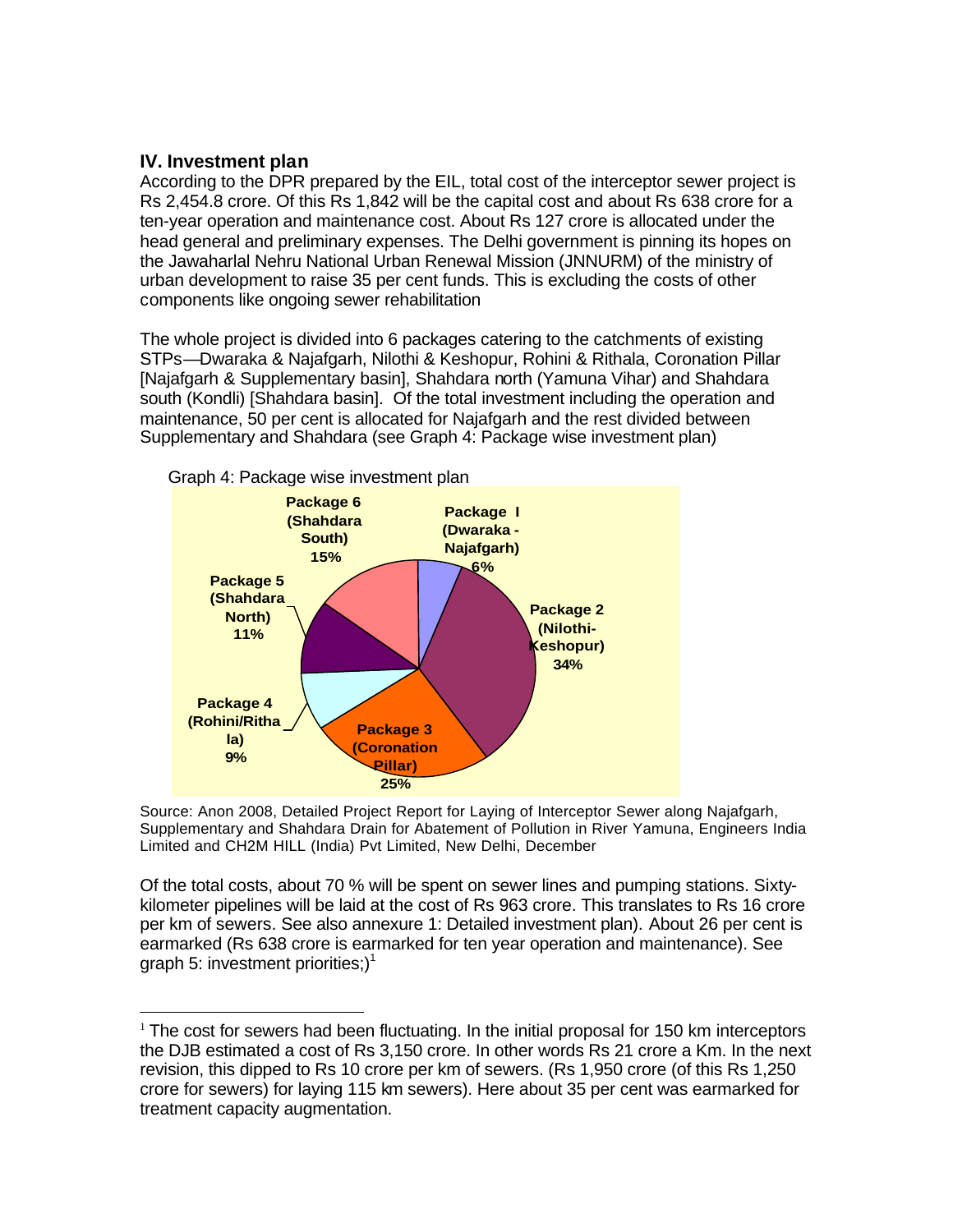#### Graph 5: Investment priorities



#### Note: all values in Rs crore

Source: Anon 2008, Detailed Project Report for Laying of Interceptor Sewer along Najafgarh, Supplementary and Shahdara Drain for Abatement of Pollution in River Yamuna, Engineers India Limited and CH2M HILL (India) Pvt Limited, New Delhi, December

#### *What is the true cost of the project?*

As mentioned earlier the interceptor project comprises four components and Rs 2454 crore is the investment just for the interceptor sewer component. By its own submission the detailed project report prepared by the consultants of DJB admits that the investment in interceptor sewers would work only if some more investments are made to complete the ongoing sewerage rehabilitation project and YAPII. According to DJB's presentation before the committee on interceptors sewer the rehab will cost Rs 900 crore. There are no estimates available on the amount of investment required for sewage treatment capacity augmentation. According to assessment by CSE, to meet the current gap in sewage treatment (1948 mld) Rs 2,200 crore would be required. This brings the total cost of the interceptor package to Rs 5680 crore. According to the information sourced by the Centre for Science and Environment, the total cost of all the four components put together at current estimates will work out to atleast Rs 5,680 crore. This is excluding the operation and maintenance cost of the components other than interceptors.

In a nutshell, the investment in interceptor sewers is about 50 per cent of the total planned projects in the name of Yamuna clean up. (see Table 3: Actual cost of the interceptor project).

Till 2007, Delhi government has spent in the range Rs 1,200 –1500 crore to lay 6,000 km sewers and set up 2,330 mld sewage treatment capacity. In 2005 another Rs 387 crore was sanctioned under YAPII. (See annexure 2: Cost of Yamuna clean up by 2012). Once the interceptor project is implemented the total investment will go up to Rs 7000-7200 crore. In other words, Delhi would have spent Rs 320 crore per kilometer of the river stretch.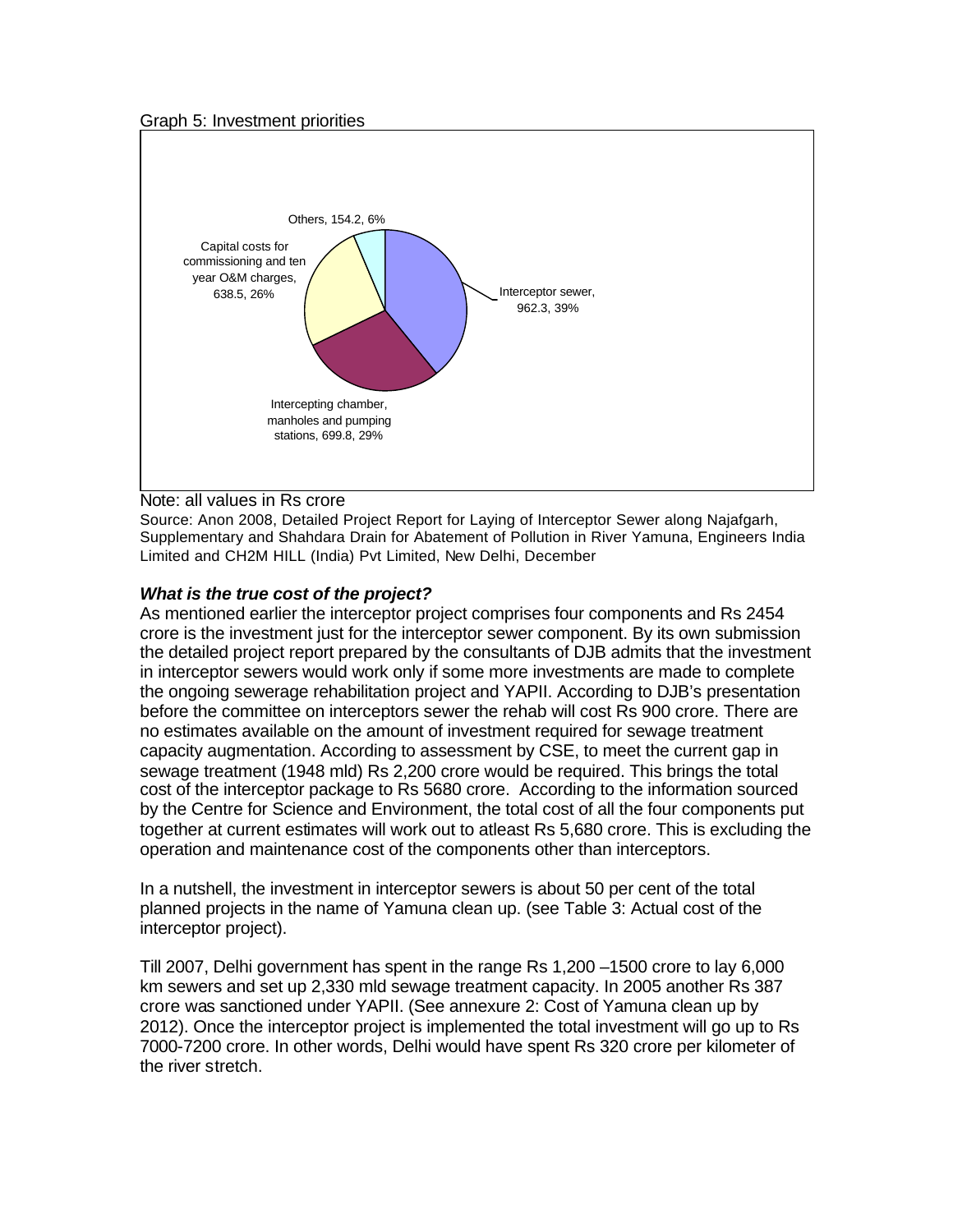Table 3: Actual cost of the interceptor project

| Com<br>pone<br>nt | <b>Description</b>                                                                | <b>Rs Crore</b> | As per<br>centage<br>of total |
|-------------------|-----------------------------------------------------------------------------------|-----------------|-------------------------------|
| 1                 | Interceptor sewers including ten year O&M<br>charges                              | 2,454           | 43%                           |
| 2                 | STP Augmentation at Delhi gate and Sen<br>Nursing (115 mld) excluding O&M         | 130             | 2%                            |
| 3                 | Sewer rehabilitation (2004-2005)                                                  | 170             | 3%                            |
|                   | Sewer rehabilitation JBIC (YAP II)                                                | 185             | 3%                            |
|                   | Sewage treatment plant (YAP II)                                                   | 202             | 4%                            |
|                   | Sewer rehab (Delhi govt funds-51 km ten<br>trunk sewers)                          | 377             | 7%                            |
| 4                 | STP augmentation after utilising existing<br>capacity (gap as on 2007is 1948 mld) | 2,164           | 38%                           |
|                   | Total                                                                             | 5,682           | 100%                          |

Note: STP augmentation costs based on DJB norms of Rs 90 lakh per mld.

But the question is will this bring the Yamuna back to life?

## **V. Impact on the river**

Despite a massive investment, the interceptor project offers no respite to the quality woes of the river. It is surprising to note that the DPR makes sweeping statements on 'significant improvement of river water quality' but fails to give water quality targets for the river. Nowhere in the report, there is a mention of restoring the river to bathing quality as directed by the Supreme Court. On April 10, 2001, the Supreme Court (SC) directed "it is imperative that at least by March 31, 2003, the minimum desired water quality of the river is achieved, so that it can no longer be called '*mailee* (dirty) Yamuna." In addition, the order said that the dissolved oxygen (DO) levels in the entire stretch of Yamuna be maintained at a minimum concentration of 4 milligrammes per litre (mg/l). This was in accordance to the river water quality criteria developed by the CPCB. Though many years have passed by, the river is still dirty. [see factsheet: state of pollution in the river Yamuna]

EIL undertook a water quality modeling for the drains and not the river after the commissioning of the project in 2012. Here again baseline data on quantity and quality are quite different and under estimated as compared to the actual. The DPR claims that project if implemented will reduce the wastewater flow into the river by about 86 per cent. On the contrary the data presented shows that only 66 per cent flows will be tapped on to the interceptor sewers. Most importantly the figures used by EIL are underestimated to the tune of 500 mld.

Modelling has been done for BOD and total suspended solids (TSS). It has totally overlooked the issue coliform contamination, which is of great significance in the Delhi stretch of the Yamuna. More over it was assumed that all the STPs and CETPs would adhere to the water quality standards. Based on the model, EIL claims that the BOD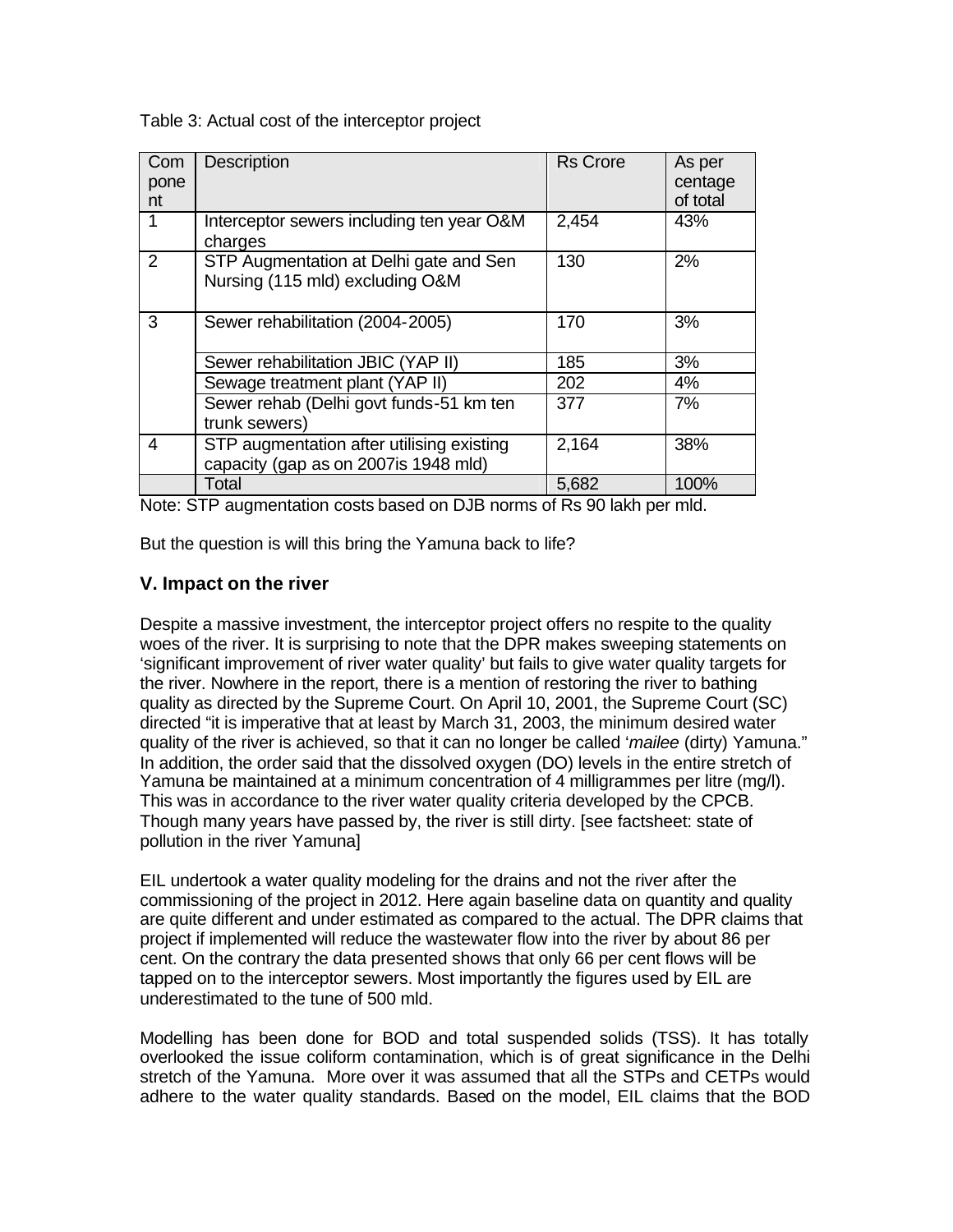reduction in the Najafgarh and Shahdara will be to the tune of 60%. What impact this will have in the river is not specified.

The larger issue here is the inaccurate baseline data used for modeling itself. There are glaring mismatches between the data used for modeling and the actual observed values of CPCB.

- As per the EIL report, the maximum baseline BOD data is taken as 45 mg/l for Najafgarh and 40 mg/l for the Shahdara drain. This is much less than the concentrations observed by the CPCB monthly monitoring data for 2007-2008. Maximum values as per CPCB monitoring for 2007-2008 respectively for Najafgarh and Shahdara drains, are 67 mg/l (average: 46 mg/l) and 159 mg/l (average 90 mg/l).
- In Shahdara drain the design values are exceeded for throughout 2007 and 2008. (See graph 6: BOD data used for modeling of water quality is far less than the actual observations –case of Shahdara drain)



Graph 6: BOD data used for modeling of water quality is far less than the actual observations –case of Shahdara drain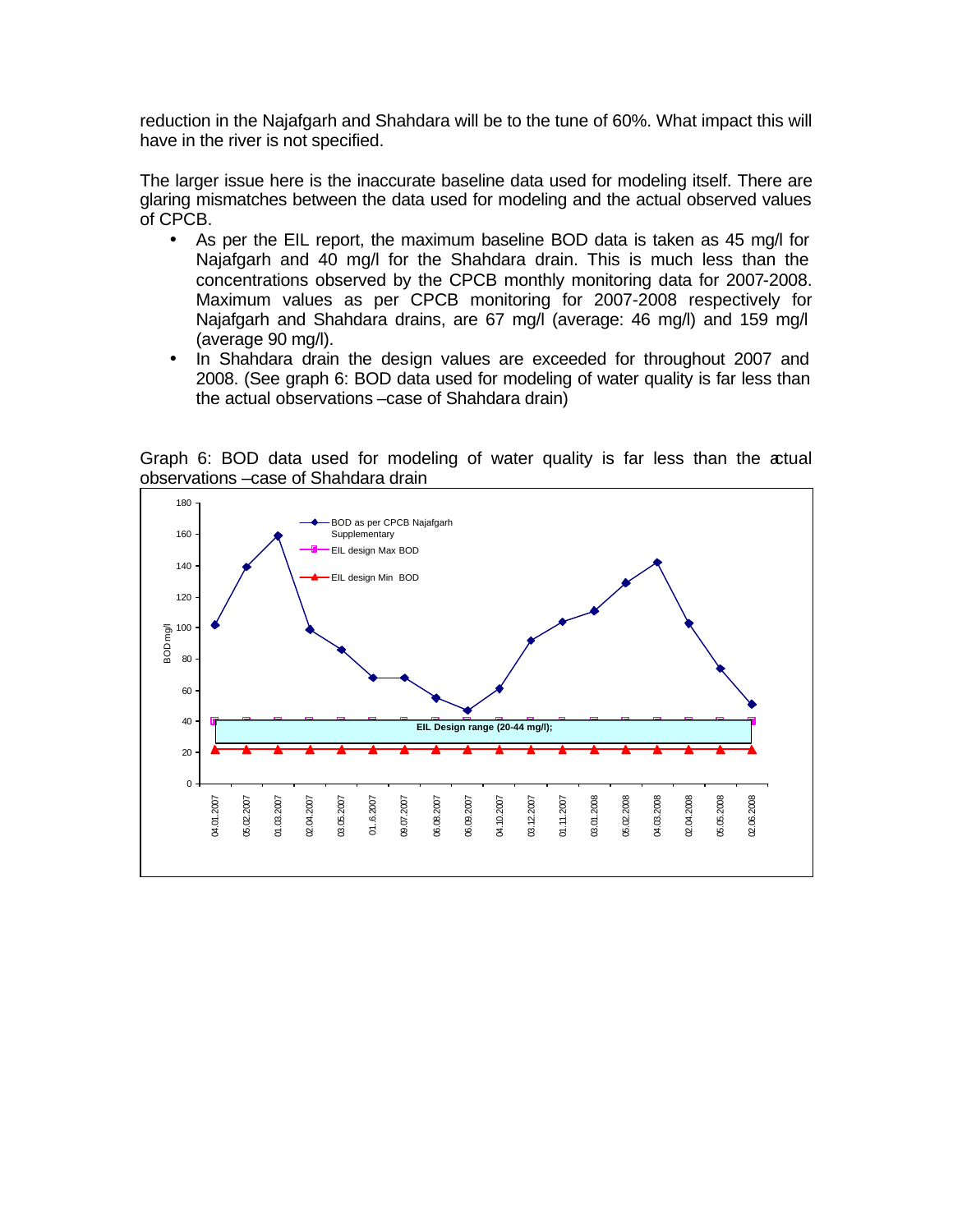

**Map: EIL's modeling of water quality in Shahdara drain; no commitments for the river**

Source: Anon 2008, Detailed Project Report for Laying of Interceptor Sewer along Najafgarh, Supplementary and Shahdara Drain for Abatement of Pollution in River Yamuna, Engineers India Limited and CH2M HILL (India) Pvt Limited, New Delhi, **December** 

*Issue of dilution overlooked:* The next major miss in the whole planning exercise was the lack of freshwater for dilution in the river Yamuna. Yamuna does not have the dilution for almost 9 months a year and what flows in the river is the waste of Delhi. In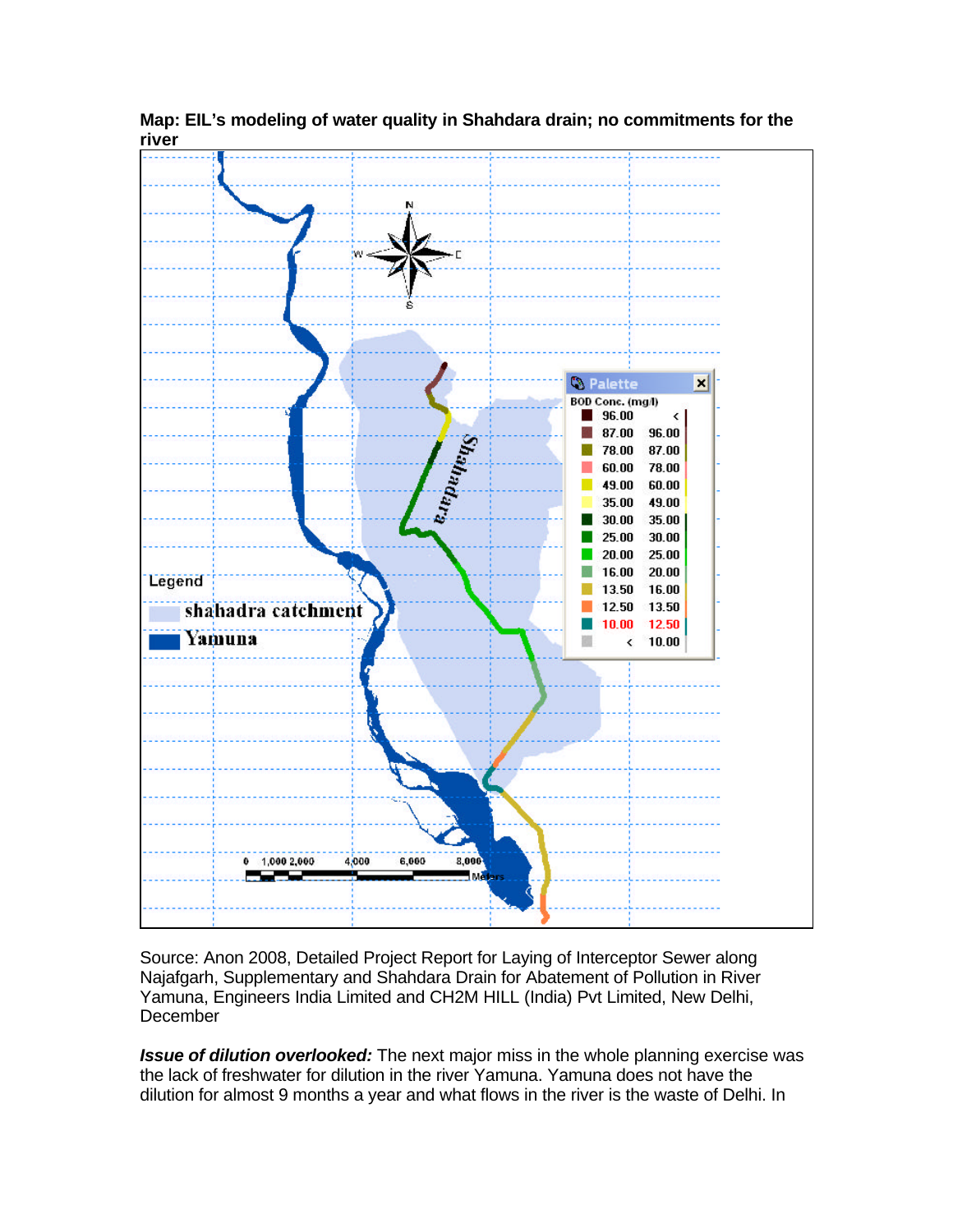order to bring down the treated effluent to bathing levels i.e., 3 mg/l, it is imperative to have either dilution in the river or else improve the treatment system in Delhi STPs. [Delhi STPs are designed to treat sewage to BOD 20 mg/l and TSS 30 mg/l. Majority of the STPs are not designed to meet any coliform standards.] Both options have not been considered by the EIL.

Even if the entire sewage in Najafgarh and Shahdara were treated to BOD 20 mg/l, Yamuna would need 18 billion litres of freshwater to dilute it to bathing levels. If we assume that the river water quality will be same as in the drains as predicted by EIL (12 mg/l) then the dilution requirement will be 10 billion litres per day. This is almost 4.5 times the water drawn by DJB for Delhi's water supply. And it is also a fact that such a luxury is never available for Yamuna.

In other words, besides the assumptions, to make the interceptor plan successful, the almost 4 times the drinking water supply is required as dilution. (see table 4: There isn't any dilution in the river)

| <b>Drains</b> | Flow in<br>mld | EIL's<br>predicted<br><b>BOD</b> in<br>drains | <b>BOD</b> if<br>all<br>waste<br>in the<br>drain is<br>treated | Freshwater<br>required<br>(in mld) for<br>dilution to<br>achieve<br>bathing<br>level (BOD<br>$3$ mg/l) as<br>per EIL | <b>Dilution</b><br>required<br>as per<br><b>BOD 20</b> |
|---------------|----------------|-----------------------------------------------|----------------------------------------------------------------|----------------------------------------------------------------------------------------------------------------------|--------------------------------------------------------|
| Najafgarh     | 2116           | 12 <sup>2</sup>                               | 20                                                             | 8464                                                                                                                 | 14106                                                  |
| Shahdara      | 555            | 12 <sup>°</sup>                               | 20                                                             | 2220                                                                                                                 | 3700                                                   |
|               |                |                                               |                                                                | 10,684                                                                                                               | 17,806                                                 |

Table 4: There isn't any dilution in the river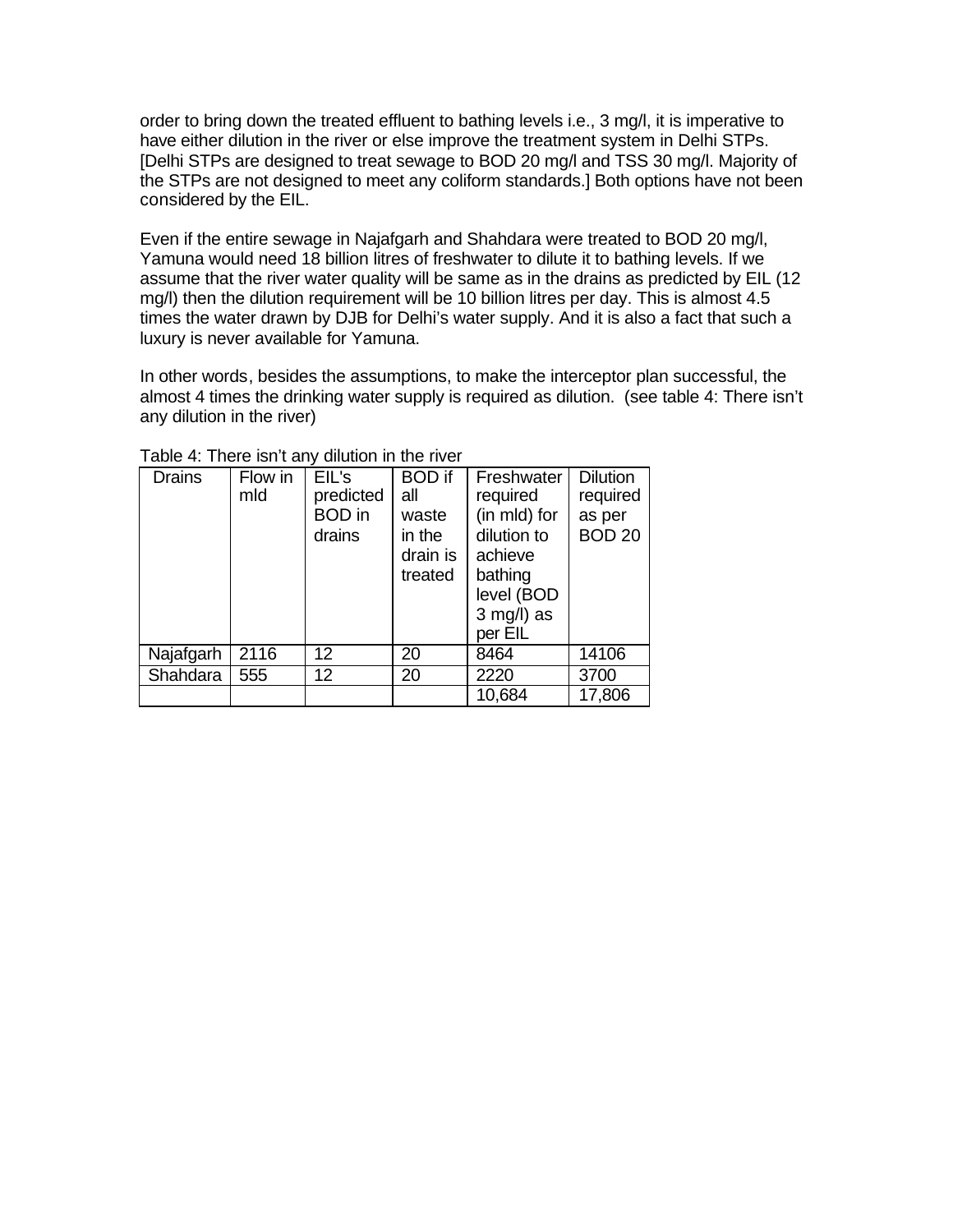## **VI: Annexure**

## Annexure 1a: Detailed cost breakup

| Components                                       | Package<br>(Dwaraka<br>Najafgarh) | Package<br>2 (Nilothi-<br>Keshopur) | Package 3<br>(Coronation<br>Pillar) | Package 4<br>(Rohini/Rithala) | Package<br>5<br>(Shahdara<br>North) | Package<br>6<br>(Shahdara<br>South) | Total  |
|--------------------------------------------------|-----------------------------------|-------------------------------------|-------------------------------------|-------------------------------|-------------------------------------|-------------------------------------|--------|
|                                                  |                                   |                                     |                                     |                               |                                     |                                     |        |
| General &<br>preliminaries                       | 7.4                               | 44.2                                | 30.1                                | 10.5                          | 14.5                                | 19.7                                | 126.4  |
| Interceptor<br>sewer                             | 29.7                              | 376.2                               | 220.6                               | 67.7                          | 101.8                               | 166.3                               | 962.3  |
| <b>Manholes</b>                                  | 1.4                               | 26.7                                | 15.2                                | 10.8                          | 11.5                                | 14.5                                | 80.1   |
| Intercepting<br>chamber                          | 15.8                              | 75.8                                | 50.7                                | 21.7                          | 26.7                                | 42.9                                | 233.6  |
| Sewage<br>pumping<br>stations                    | 36.4                              | 123.8                               | 113.2                               | 30.5                          | 48                                  | 34.2                                | 386.1  |
| Capital costs<br>for<br>commissioning<br>and O&M | 2.9                               | 5.4                                 | 5.2                                 | 3.9                           | 3.5                                 | 5.5                                 | 26.4   |
|                                                  |                                   |                                     |                                     |                               |                                     |                                     |        |
| 10 year O&M                                      | 56.6                              | 180.2                               | 178.1                               | 63.3                          | 61.6                                | 72.3                                | 612.1  |
| Provisional<br>sums                              | 3.2                               | 5.1                                 | 5.2                                 | 4.8                           | 4.6                                 | 4.9                                 | 27.8   |
| Total                                            | 153.4                             | 837.4                               | 618.3                               | 213.2                         | 272.2                               | 360.3                               | 2454.8 |

Source: Anon 2008, Detailed Project Report for Laying of Interceptor Sewer along Najafgarh, Supplementary and Shahdara Drain for Abatement of Pollution in River Yamuna, Engineers India Limited and CH2M HILL (India) Pvt Limited, New Delhi, December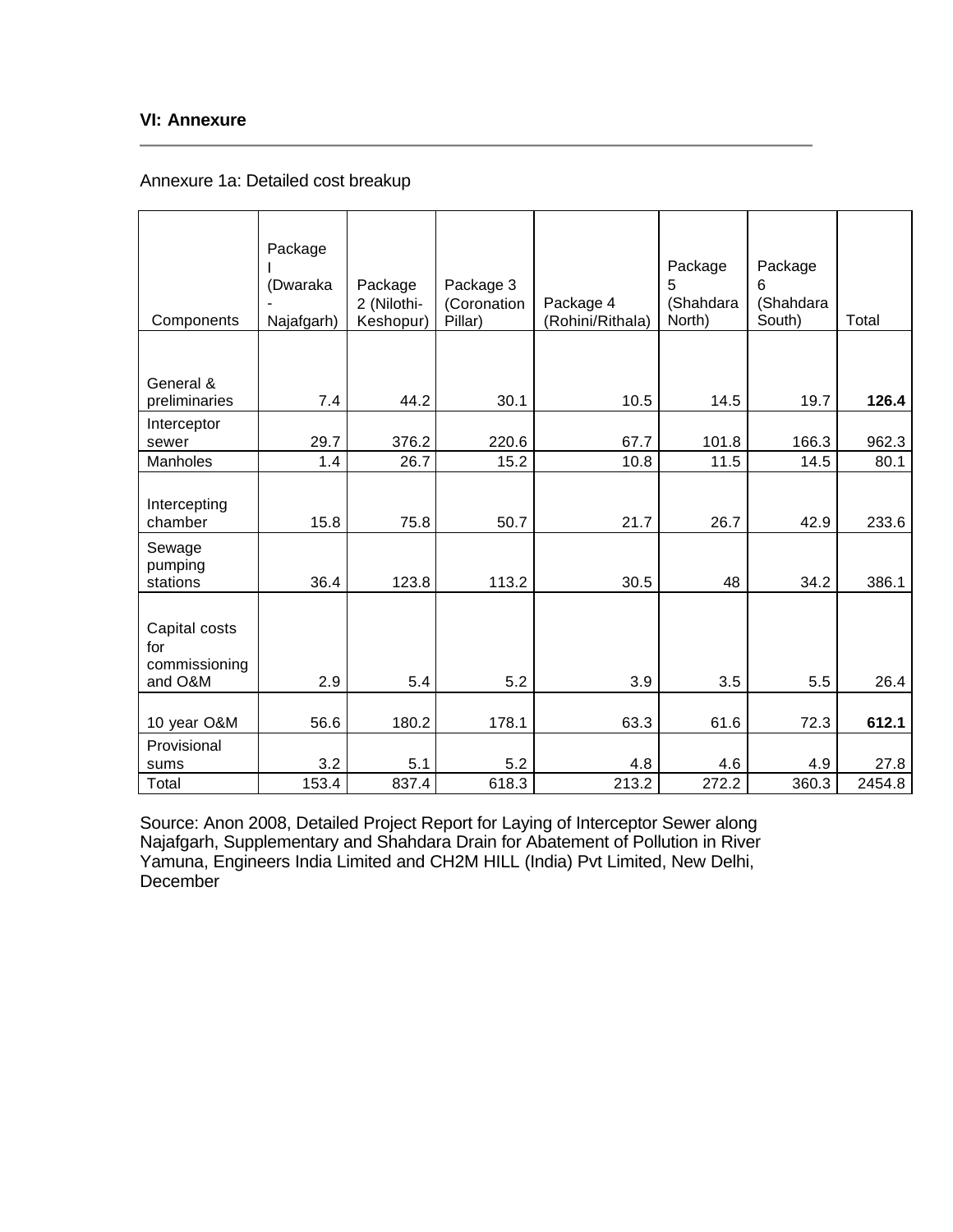## Annexure 1.b: Summary of investment

|                | Sno Package name            |                        | Intercepting Intercepting Pumping Capital Annual |          |              |                |
|----------------|-----------------------------|------------------------|--------------------------------------------------|----------|--------------|----------------|
|                |                             | Chambers <i>sewers</i> |                                                  | stations | <b>cost</b>  | <b>O&amp;M</b> |
|                |                             | (no)                   | (metres)                                         | (no)     | lRs.         | cost           |
|                |                             |                        |                                                  |          | crore        |                |
| 1              | Dwaraka                     | 3                      | 2252                                             | 2        | 96.8         | 56.6           |
| $\overline{2}$ | Nilothi/Keshopur 40         |                        | 23400                                            | 2        | 657.2        | 180.2          |
| 3              | <b>Coronation</b><br>Pillar | 35                     | 11854                                            | 3        | 440.2        | 178.1          |
| $\overline{4}$ | Rohini/Rithala              | 19                     | 4876                                             | 1        | 149.9        | 63.3           |
| 5              | Shahdara North 16           |                        | 6028                                             | 1        | 210.6        | 61.6           |
| 6              | Shahdara South 19           |                        | 11594                                            | 1        | 288          | 72.3           |
|                | Total                       | 132                    | 60,004                                           | 10       | 1842.7 612.1 |                |

Source: Anon 2008, Detailed Project Report for Laying of Interceptor Sewer along Najafgarh, Supplementary and Shahdara Drain for Abatement of Pollution in River Yamuna, Engineers India Limited and CH2M HILL (India) Pvt Limited, New Delhi, December Annexure 2: Cost of Yamuna clean up by 2012

| S <sub>No</sub>             | Capital investments to cleanRs Crore                  |           |
|-----------------------------|-------------------------------------------------------|-----------|
|                             | Delhi stretch of Yamuna                               |           |
| 1                           | YAP-I                                                 | 17        |
| $\frac{2}{3}$               | YAP extended                                          | 163       |
|                             | 17 STPs with a capacity 2330 750-1000<br>$mld^{1, 2}$ |           |
| 4                           | 15 common effluent treatment 256<br>plants            |           |
|                             | Sewer rehabilitation                                  | 100       |
| $\frac{5}{A}$ $\frac{6}{7}$ | Sub total (till 2005)                                 | 1286-1536 |
|                             | Sewer rehabilitation (2004-2005)  170                 |           |
|                             | Sewer rehabilitation JBIC (YAP185                     |           |
|                             | II)                                                   |           |
| $\frac{8}{9}$               | STP (YAP II)                                          | 202       |
|                             | Sewer rehab (Delhi govt-51 km 377                     |           |
|                             | ten trunk sewers)                                     |           |
| 10                          | Interceptor project                                   | 2454      |
| $\overline{11}$             | STP Augmentation at Delhi gate 130                    |           |
|                             | and Sen Nursing (based on DJB                         |           |
|                             | norms of Rs 5 crore per mgd)                          |           |
| 12                          | STP augmentation after utilising 2164                 |           |
|                             | existing capacity (gap 1948)                          |           |
|                             | Sub<br>total of<br>proposed                           |           |
| B                           | investments by 2012                                   | 5682      |
|                             | Total for 22 km of Yamuna                             | 6968-7218 |

Source: Calculated by CSE